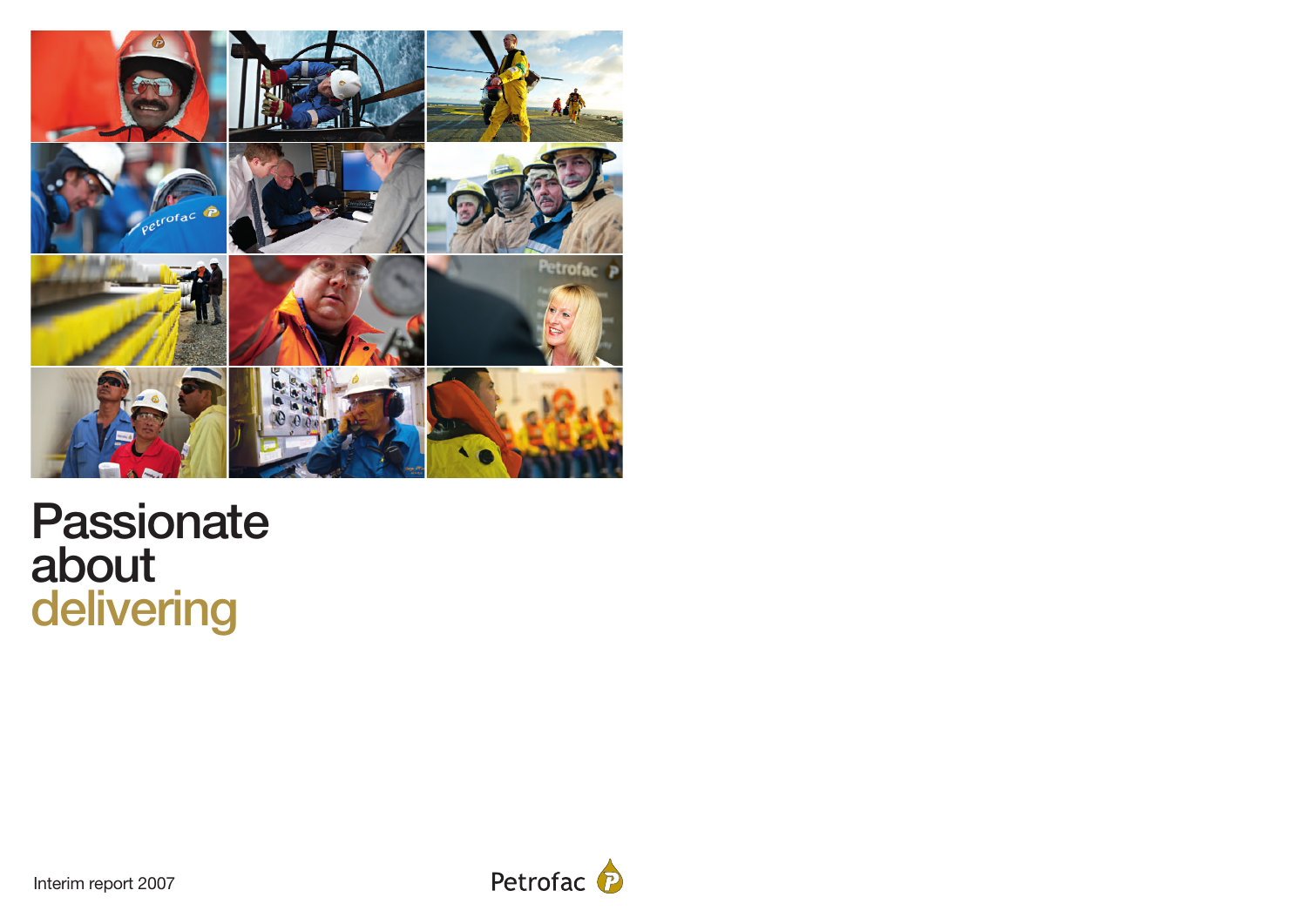**Passionate about our goal to be the world's leading oil & gas facilities and infrastructure provider**

**Group financial highlights1** For the six months ended 30 June 2007

## US\$1,057m US\$3,908m

**Revenue** Six months ended 30 June 2006: US\$927m

**Backlog**<sup>2</sup> As at 31 December 2006: US\$4,173m

## US\$137.3m 22.4 cents **EBITDA3** Six months ended 30 June 2006: US\$88.8m

**Earnings per share (diluted)** Six months ended 30 June 2006: 15.2 cents

US\$77.2m **Net profit4** Six months ended 30 June 2006: US\$52.6m

4.90 cents **Interim dividend per share** Six months ended 30 June 2006: 2.40 cents



#### **Contents**

- 1 Group financial highlights
- 2 Business review
- 6 Interim condensed consolidated income statement
- 7 Interim condensed consolidated balance sheet
- 8 Interim condensed consolidated cash flow statement
- 10 Interim condensed consolidated statement of changes in equity
- 12 Notes to the interim condensed consolidated financial statements
- 23 Independent review report to Petrofac Limited
- 24 Shareholder information

1 Unless otherwise stated, results on pages 1 to 5 are on continuing operations.

- 2 Backlog consists of the estimated revenue attributable to the uncompleted portion of lump-sum engineering, procurement and construction contracts and variation orders plus, with regard to engineering services and facilities management contracts, the estimated revenue attributable to the lesser of the remaining term of the contract and, in the case of life-of-field facilities management contracts, five years. The group uses this key performance indicator as a measure of the visibility of future earnings. Backlog is not an audited measure. Other companies in the oil & gas industry may calculate this measure differently.
- 3 EBITDA means earnings before interest, tax, depreciation and amortisation, and is calculated as profit from continuing operations before tax and net finance costs (as per the interim condensed consolidated income statement) adjusted to add back charges for depreciation, amortisation and impairment (as per note 3 to the interim condensed consolidated financial statements).

4 Profit for the period attributable to Petrofac Limited shareholders.

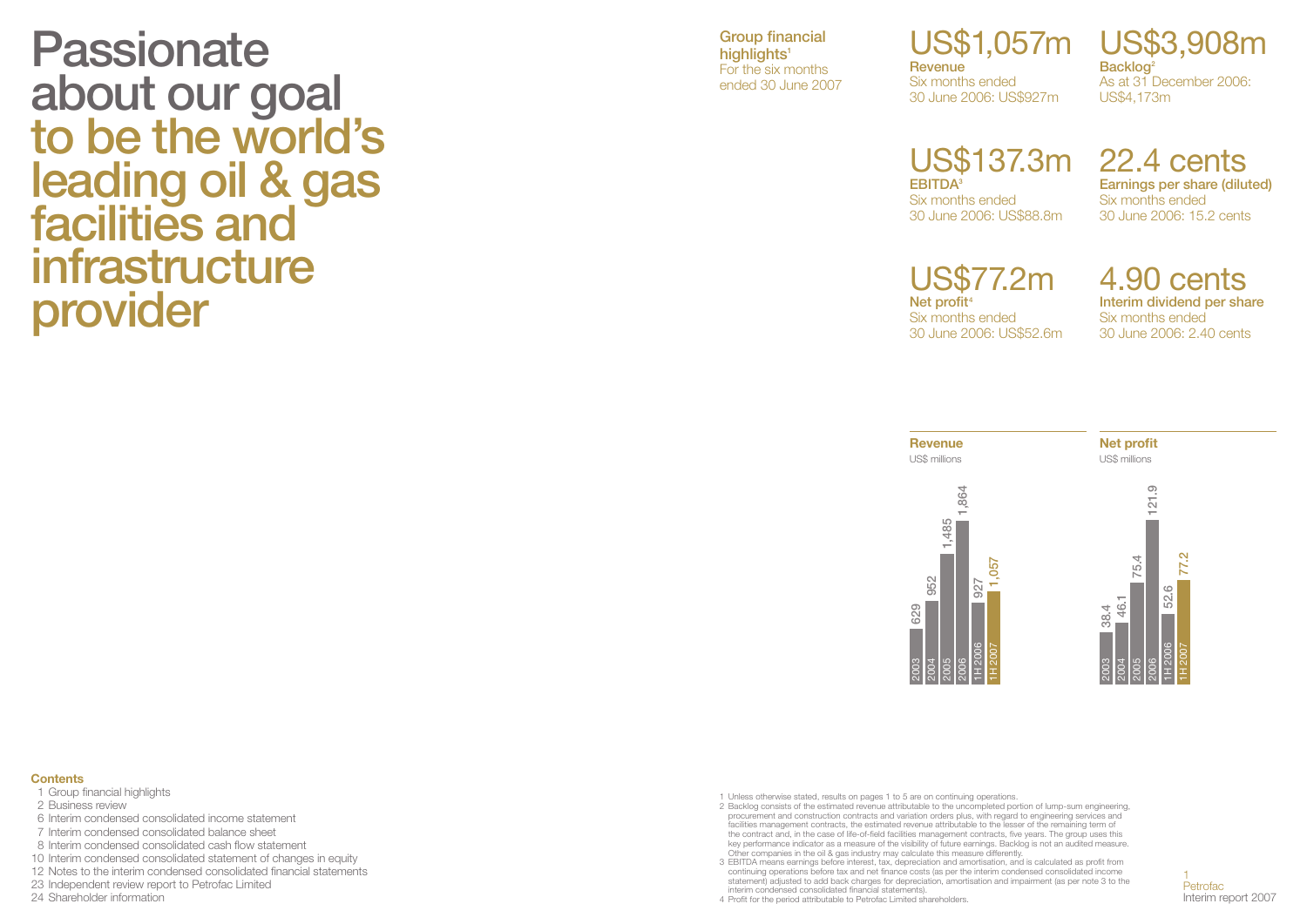## **Results**

We are pleased to report that the group performed strongly during the first half of 2007 with continued growth in revenue and profit. In the six months ended 30 June 2007, revenue increased by 14% to US\$1,057.1 million compared to the corresponding prior period (2006: US\$926.9 million) and net profit increased by 47% to US\$77.2 million (2006: US\$52.6 million). EBITDA increased by 55% to US\$137.3 million (2006: US\$88.8 million).

Net interest receivable for the period was US\$2.8 million compared to net interest payable of US\$0.7 million for the corresponding period in 2006 due principally to higher average cash balances and higher rates of interest earned on these balances.

The tax charge for the six months ended 30 June 2007 of US\$40.0 million (2006: US\$21.9 million), based on the anticipated divisional effective tax rates for the year ending 31 December 2007, results in an effective tax rate for the period of 34.1% (2006: 29.4%). The principal reason for the increase is that a higher proportion of group profits were generated by the Energy Developments (formerly Resources) division, which has the highest divisional effective tax rate, and which had a higher effective tax rate than in the previous period due to profits generated by the Cendor field which commenced production in the second half of 2006.

Net cash<sup>1</sup> generated from operations in the period was US\$126.4 million (2006: US\$186.6 million), representing 92.1% of EBITDA (2006: 210.1%). The group's net cash increased to US\$391.0 million at 30 June 2007 (31 December 2006: US\$340.7 million) as a result of profits generated and some improvement in working capital utilisation, partly offset by increased cash outflows from investing activities, including the financial completion of the group's acquisition of an operating interest in the Chergui field in Tunisia, and increased cash outflows from financing activities, in particular, equity dividend payments and the purchase of Company shares for the purpose of making employee share scheme awards. The group's working capital balances are subject to significant movements due to the timing of award and stage of completion of lump-sum engineering, procurement and construction (EPC) contracts. The group's very

strong cash generation during the corresponding prior year period reflected a significant decrease in working capital utilisation in that period. Interestbearing loans and borrowings increased marginally during the current period to US\$127.2 million (31 December 2006: US\$117.2 million).

Diluted earnings per share attributable to continuing operations for the six months ended 30 June 2007 increased to 22.36 cents per share (2006: 15.23 cents per share) reflecting the group's improved profitability.

At 30 June 2007, the group's combined backlog for the Engineering & Construction and Operations Services divisions was US\$3.9 billion (31 December 2006: US\$4.2 billion), representing 2.0 times revenues for the trailing 12 months. During the first six months of 2007, order intake across the group amounted to, in aggregate, US\$0.6 billion (2006: US\$1.0 billion).

We have been successful in addressing the resource challenges faced by the group and the industry in general. We now have over 9,500 employees, compared to around 7,700 at 30 June 2006. While a large number of employees have been recruited in conjunction with the assumption of operational responsibility for existing infrastructure, for example, on the Dubai Petroleum contract, we have also been successful in growing our engineering and construction capacity. The Engineering & Construction division now has 3,600 employees (30 June 2006: 2,600), with strong growth arising in our Woking and Shariah offices and through the opening of the new Chennai office.

#### **Dividend**

The Board has declared an interim dividend of 4.90 cents per share (2006: 2.40 cents), an increase of 104%, which will be paid on 26 October 2007 to eligible shareholders on the register at 28 September 2007. Shareholders who have not elected to receive dividends in US dollars will receive a Sterling equivalent of 2.44 pence per share. The Board will set the total of dividends payable for the year in the light of full year earnings to 31 December 2007, however, given the continued strong cash generation of the business, the Board anticipates increasing the percentage of earnings it distributes by way of dividend to approximately 30% of full year post tax profits.

#### **Segmental review**

We present below an update on each of the group's three operating divisions:

| <b>US\$'000</b>                          |           | Revenue        |          | Operating profit |          | Net profit |         | <b>FRITDA</b> |
|------------------------------------------|-----------|----------------|----------|------------------|----------|------------|---------|---------------|
| For the six months ended 30 June         | 2007      | 2006           | 2007     | 2006             | 2007     | 2006       | 2007    | 2006          |
| Engineering & Construction               | 569,637   | 578.958        | 67.584   | 55.694           | 54.704   | 44.320     | 74,878  | 60.671        |
| <b>Operations Services</b>               | 427.662   | 325.337        | 16.782   | 12.296           | 11.046   | 7.203      | 19.715  | 14.007        |
| <b>Energy Developments</b>               | 68,904    | 23.113         | 31.821   | 7.550            | 15,760   | 3.898      | 44,586  | 14.745        |
| Corporate, consolidation and elimination | (9,094)   | (469)          | (1, 724) | (373)            | (4, 292) | (2,859)    | (1,924) | (579)         |
| Group                                    | 1.057.109 | 926.939        | 114.463  | 75.167           | 77.218   | 52.562     | 137.255 | 88,844        |
|                                          |           |                |          |                  |          |            |         |               |
| Growth/margin analysis                   |           | Revenue growth |          | Operating margin |          | Net margin |         | EBITDA margin |
| For the six months ended 30 June         | 2007      | 2006           | 2007     | 2006             | 2007     | 2006       | 2007    | 2006          |
| Engineering & Construction               | $(1.6\%)$ | 45.1%          | 11.9%    | 9.6%             | 9.6%     | 7.7%       | 13.1%   | 10.5%         |
| <b>Operations Services</b>               | 31.5%     | 16.3%          | 3.9%     | 3.8%             | 2.6%     | 2.2%       | 4.6%    | 4.3%          |
| <b>Energy Developments</b>               | 198.1%    | 2.4%           | 46.2%    | 32.7%            | 22.9%    | 16.9%      | 64.7%   | 63.8%         |

Group **14.0%** 33.9% **10.8%** 8.1% **7.3%** 5.7% **13.0%** 9.6%

#### **Engineering & Construction**

The division's lump-sum EPC activities continue to be focused on the Middle East, North Africa and the Caspian regions. Whilst the division's customers include both national oil companies (NOCs) and integrated and independent oil companies, during the period, the majority of the division's Middle East and North Africa lump-sum EPC work was undertaken in conjunction with NOCs. Approximately two-thirds of the division's lump-sum EPC revenues in the period were directly associated with NOCs.

In the Middle East, the division has made good progress on the Harweel project in Oman which has entered the construction phase. The Kauther gas plant, also in Oman, is substantially complete with commissioning expected to commence during the second half of the year. The facilities upgrade project for Kuwait Oil Company is on schedule, with substantial progress achieved on the construction phase during the period.

The focus in North Africa has been on the mobilisation of contracts awarded in late 2006: the Salam gas plant project in Egypt and the Hasdrubal gas plant project in Tunisia. Significant progress has already been made with the engineering and procurement services on the Salam gas plant project reflecting the relatively short completion schedule. The Hasdrubal project is in its relatively early stages with work proceeding according to plan.

In Kazakhstan, good progress has been made on the Kashagan construction management contract and the engineering, procurement and construction management contract for the Karachaganak 4th stabilisation and sweetening train, awarded in January 2007.

The group's reimbursable engineering services delivered strong growth during the period. The group's growing role in the multi-billion dollar, multi-phase, Karachaganak development was further extended in June 2007 with the award of the group's largest ever front-end engineering and design (FEED) study for Phase III of the development. The contract with Karachaganak Petroleum Operating BV (a BG Group and ENI led consortium) is scheduled to run to mid-2008 and is expected to involve up to 400 engineering and other professional staff, principally in the division's Woking office.

The division also provided reimbursable engineering services on the Kovykta contracts with RUSIA Petroleum and the East Siberian Gas Company. Following TNK-BP's agreement to sell their interest in these projects, it is likely that the group will undertake a staged demobilisation during the second half of the year.

The division's revenue was marginally lower than the corresponding period in 2006 at US\$569.6 million (2006: US\$579.0 million), principally reflecting the

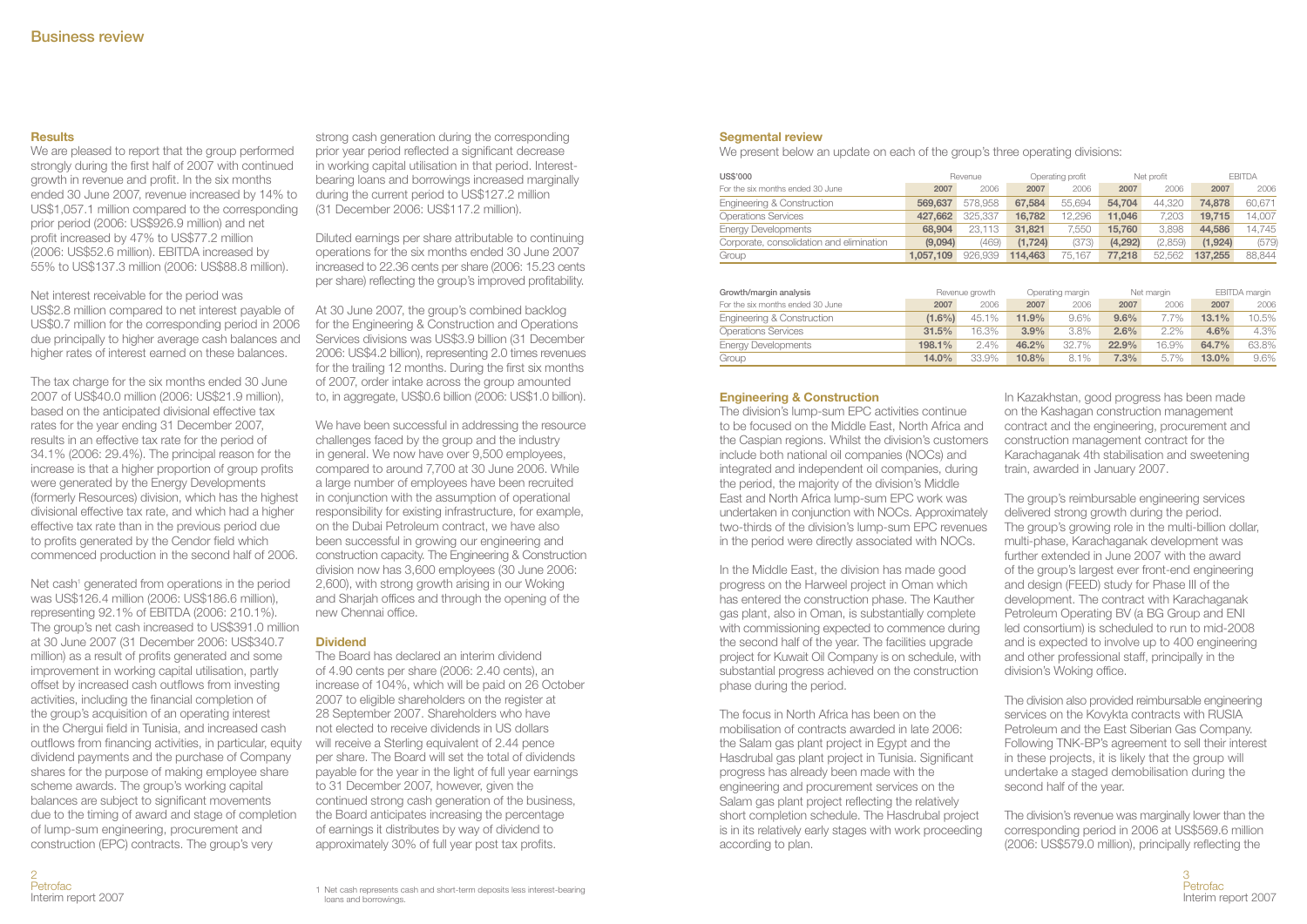level of activity on, and stage of completion of, lump-sum EPC contracts. Reported revenue demonstrated sequential six-monthly period growth of 13.4% and is expected to grow more strongly in the second half of 2007. Net profit increased by 23.4% to US\$54.7 million (2006: US\$44.3 million), representing a net margin of 9.6% (2006: 7.7%), which is expected to be broadly maintained for the remainder of 2007. The increase in margin is due to continued strong execution, a low proportion of early stage work (no profit is recognised in the early stages of projects) and the recognition of profit arising from contracts in their later stages. The division's backlog was marginally lower at US\$2.1 billion (31 December 2006: US\$2.2 billion) reflecting the anticipated timing of new project awards expected during the second half of the current year.

#### **Operations Services**

Working closely with Dubai Petroleum, an entity wholly owned by the Government of Dubai, the Operations Services division achieved a smooth and safe transition to assume full operational responsibility for facilities and well management of Dubai's offshore oil & gas assets on 2 April 2007. The contract, which is open ended, represents the division's largest international contract to date and its first international turnkey contract comparable to its UK duty holder service offering.

Petrofac Brownfield and the division's Training businesses experienced good growth over the period with a number of new international contract awards. This was achieved, in part, through leveraging existing Operations Services and Engineering & Construction division customer relationships and strong demand for their services.

The UK Continental Shelf (UKCS) market remains buoyant, with continued strong operational performance across the division.

In January 2007, the division acquired a majority interest in SPD Group Limited (SPD), a specialist provider of well operations services, in particular well project management, well engineering optimisation, well engineering studies and consultancy services. SPD's core operations are in Africa and Europe

and for national and international oil companies in the Middle East, including Dubai Petroleum. SPD has been successfully integrated into the division and the market for its services is particularly strong.

Reported revenue for the period increased by 31.5% to US\$427.7 million (2006: US\$325.3 million). Revenue excluding "pass-through" revenue<sup>2</sup> (net revenue) increased by 54.8%. The significant increase in net revenue is principally attributable to the commencement of the Dubai Petroleum contract, the acquisition of SPD and growth in the Brownfield engineering and Training businesses, but is also positively impacted by the strong Sterling to US dollar exchange rate as the majority of the division's revenues are denominated in Sterling.

The division's net profit increased by 53.4% to US\$11.0 million (2006: US\$7.2 million), representing a net margin on revenue excluding pass-through revenue of 3.3% (2006: 3.3%). Net margins are expected to be higher in the second half of 2007 when the Dubai Petroleum contract will make a full period contribution. The underlying net margin, adjusted to eliminate amortisation and finance costs relating to acquisition intangibles and deferred consideration, increased to 3.8% (2006: 3.3%) due principally to the impact of the Dubai Petroleum contract and the acquisition of SPD.

The division's backlog ended the period marginally lower at US\$1.8 billion (31 December 2006: US\$1.9 billion).

#### **Energy Developments**

Energy Developments' operational assets (Cendor, Ohanet and the KPC refinery) performed well during the period and in line with expectations.

The Cendor field, offshore Peninsular Malaysia, produced an average of 14,300 barrels per day (bpd) during the period and had produced over 3.7 million barrels of oil by 30 June 2007. Full cost recovery was achieved in March. A drilling programme is scheduled for the second half of the year, after which further development phases will be assessed.

In the UKCS, a draft field development plan (FDP) for the Don Southwest field was submitted to the Department of Trade and Industry (DTI) and possible development solutions for the West Don field were progressed. Subject to consultation with the DTI and the approval of an Environmental Statement, formal FDP approval for Don Southwest is anticipated early next year with production expected to commence in 2009.

The acquisition of the division's 45% operating interest in the Chergui field in Tunisia was completed in February and, with construction work on both the offshore pipelines and onshore production processing facilities well in-hand, production is expected to commence around the turn of the year.

In May 2007, the division farmed into a 10% operated interest in permit NT/P68 in northern Australian waters. The terms of the farm-in require the division to fund 25% of the cost of two appraisal wells, up to a capped level of expenditure, to be drilled during the second half of 2007<sup>3</sup>. Petrofac will become operator for any follow-on delineation, development and production activities.

The division's revenues increased significantly to US\$68.9 million (2006: US\$23.1 million) reflecting the commencement of production from the Cendor field in September 2006. Net profit increased to US\$15.8 million (2006: US\$3.9 million) due to the significant contribution from Cendor, particularly during the cost recovery period to the end of March.

## **Outlook**

Demand for our services remains strong, underpinned by a number of long term drivers. Specifically, expenditure on capital programmes and the associated operating expenditures are expected to remain strong as the oil & gas industry responds to increased global energy demand and the depletion of existing production. Furthermore, limited capacity within the oil service sector, particularly in relation to non-capital intensive services, coupled with the strong demand for services, should ensure that favourable market conditions are sustained for the foreseeable future.

While the industry has seen the postponement of some projects due to escalating costs, we believe this is a necessary response to some capacity constraints within the industry. Indeed, we consider this to have the positive effect of extending the longevity and sustainability of capital programmes. Nonetheless, we have been successful in growing our own capacity during the period and remain confident that our longstanding relationships with local subcontractors and suppliers in our core regions will assist us to continue to deliver strong project execution.

The Board considers the group well positioned to benefit from expenditure in regions where the development of hydrocarbon reserves is controlled by NOCs, such as in the Middle East and North Africa, where we see a growing appetite for NOCs to contract directly with the service sector. In addition, we will continue to build upon our longstanding customer relationships with integrated and independent oil companies, particularly in regions where we can position ourselves for long-term participation, such as the multi-billion dollar multi-phase developments in Kazakhstan.

Overall, we are confident that the group is well positioned to deliver 2007 results ahead of expectations and excellent growth in 2008 and beyond.

**Rodney Chase** Chairman

**Ayman Asfari** Group Chief Executive

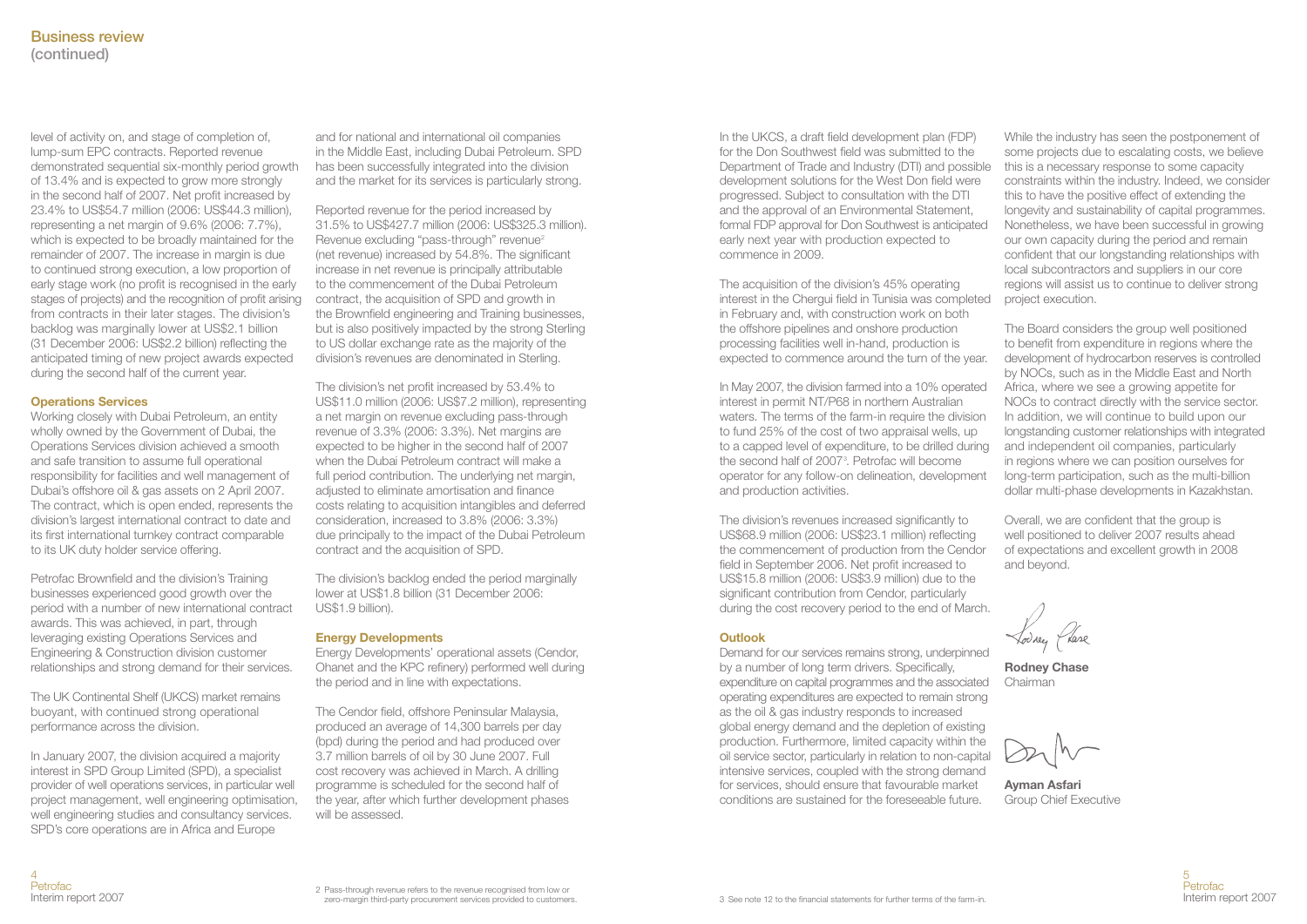## **Interim condensed consolidated income statement**

For the six months ended 30 June 2007

|                                                                                             | 6 months ended 6 months ended<br>30 June | 30 June        | Year ended<br>31 December |
|---------------------------------------------------------------------------------------------|------------------------------------------|----------------|---------------------------|
|                                                                                             | 2007                                     | 2006           | 2006                      |
|                                                                                             | <b>Unaudited</b>                         | Unaudited      | Audited                   |
| Notes                                                                                       | <b>US\$'000</b>                          | US\$'000       | US\$'000                  |
| Continuing operations                                                                       |                                          |                |                           |
| Revenue<br>4                                                                                | 1,057,109                                | 926.939        | 1,863,873                 |
| Cost of sales<br>5                                                                          | (868, 464)                               | (809, 660)     | (1,593,462)               |
| Gross profit                                                                                | 188,645                                  | 117.279        | 270,411                   |
| Selling, general and administration expenses                                                | (74, 794)                                | (42, 438)      | (103, 029)                |
| Other income                                                                                | 1,249                                    | 829            | 4,870                     |
| Other expenses                                                                              | (637)                                    | (503)          | (1, 133)                  |
| Profit from continuing operations before tax and finance income/(costs)                     | 114,463                                  | 75.167         | 171,119                   |
| Finance costs                                                                               | (4,948)                                  | (3,552)        | (7, 168)                  |
| Finance income                                                                              | 7,738                                    | 2.870          | 9,296                     |
| Profit before tax                                                                           | 117,253                                  | 74,485         | 173,247                   |
| Income tax expense - UK                                                                     | (6, 115)                                 | (4,329)        | (13,886)                  |
| - Overseas                                                                                  | (33,920)                                 | (17, 546)      | (37, 454)                 |
| 6                                                                                           | (40, 035)                                | (21, 875)      | (51, 340)                 |
| Profit for the period from continuing operations                                            | 77,218                                   | 52,610         | 121,907                   |
|                                                                                             |                                          |                |                           |
| <b>Discontinued operations</b><br>Profit/(loss) for the period from discontinued operations | 12                                       |                |                           |
| Profit for the period                                                                       |                                          | (49)<br>52.561 | (1, 575)                  |
|                                                                                             | 77,230                                   |                | 120,332                   |
| Attributable to:                                                                            |                                          |                |                           |
| Petrofac Limited shareholders                                                               | 77.230                                   | 52.513         | 120.332                   |
| Minority interests                                                                          |                                          | 48             |                           |
|                                                                                             | 77,230                                   | 52.561         | 120,332                   |
| Earnings per share (US cents)<br>7                                                          |                                          |                |                           |
| From continuing and discontinued operations:                                                |                                          |                |                           |
| <b>Basic</b>                                                                                | 22.53                                    | 15.25          | 34.98                     |
| Diluted                                                                                     | 22.36                                    | 15.21          | 34.87                     |
| From continuing operations:                                                                 |                                          |                |                           |
| Basic                                                                                       | 22.53                                    | 15.26          | 35.44                     |
| Diluted                                                                                     | 22.36                                    | 15.23          | 35.32                     |

**Contract Contract Contract** 

The attached notes 1 to 21 form part of these interim condensed consolidated financial statements.

## **Interim condensed consolidated balance sheet**

At 30 June 2007

|                                                                                                        |              | 30 June<br>2007<br><b>Unaudited</b> | 30 June<br>2006<br>Unaudited | 31 December<br>2006<br>Audited |
|--------------------------------------------------------------------------------------------------------|--------------|-------------------------------------|------------------------------|--------------------------------|
|                                                                                                        | <b>Notes</b> | <b>US\$'000</b>                     | US\$'000                     | US\$'000                       |
| <b>Assets</b><br>Non-current assets                                                                    |              |                                     |                              |                                |
| Property, plant and equipment                                                                          | 10           | 176,288                             | 125,294                      | 143.176                        |
| Goodwill                                                                                               | 11           | 72,397                              | 53.361                       | 56.732                         |
| Intangible assets                                                                                      | 12           | 21.582                              | 12.532                       | 17,959                         |
| Available-for-sale financial assets                                                                    |              | 1,619                               | 4.379                        | 1.726                          |
| Other financial assets                                                                                 | 13           | 461                                 | 906                          | 1.947                          |
| Deferred income tax assets                                                                             |              | 1.747                               | 5.885                        | 2.902                          |
|                                                                                                        |              | 274.094                             | 202.357                      | 224.442                        |
| <b>Current assets</b>                                                                                  |              |                                     |                              |                                |
| Inventories                                                                                            |              | 2,035                               | 1,109                        | 1,943                          |
| Work in progress                                                                                       |              | 321,240                             | 354,389                      | 367,869                        |
| Trade and other receivables                                                                            |              | 442,813                             | 278,802                      | 330,515                        |
| Due from related parties                                                                               | 20           | 3,422                               | 20.177                       | 7,725                          |
| Other financial assets                                                                                 | 13           | 12,887                              | 14.497                       | 10.133                         |
| Cash and short-term deposits                                                                           | 15           | 518,261                             | 379,338                      | 457,848                        |
|                                                                                                        |              | 1,300,658                           | 1,048,312                    | 1,176,033                      |
| Assets of discontinued operations classified as held for sale                                          |              | $\overline{\phantom{0}}$            | 1.667                        | 1.372                          |
| <b>Total assets</b>                                                                                    |              | 1,574,752                           | 1.252.336                    | 1.401.847                      |
| <b>Equity and liabilities</b><br>Equity attributable to Petrofac Limited shareholders<br>Share capital | 16           | 8,636                               | 8.629                        | 8.629                          |
| Share premium                                                                                          | 16           | 68,203                              | 66.210                       | 66.210                         |
| Capital redemption reserve                                                                             |              | 10,881                              | 10.881                       | 10,881                         |
| Treasury shares                                                                                        | 17           | (19, 715)                           | (8, 144)                     | (8, 144)                       |
| Other reserves                                                                                         | 18           | 30,832                              | 19.839                       | 19,611                         |
| Retained earnings                                                                                      |              | 282,720                             | 167,938                      | 227,508                        |
|                                                                                                        |              | 381,557                             | 265.353                      | 324.695                        |
| Minority interests                                                                                     |              | 209                                 | 257                          | 209                            |
| <b>Total equity</b>                                                                                    |              | 381,766                             | 265,610                      | 324.904                        |
| Non-current liabilities<br>Interest-bearing loans and borrowings                                       |              | 92,074                              | 74.212                       | 90.705                         |
| Provisions                                                                                             |              | 15,837                              | 9.723                        | 12.498                         |
| Other financial liabilities                                                                            | 14           | 20,438                              | 7.214                        | 7.373                          |
| Deferred income tax liabilities                                                                        |              | 2,403                               | 2,659                        | 2,794                          |
|                                                                                                        |              | 130,752                             | 93,808                       | 113,370                        |
| <b>Current liabilities</b><br>Trade and other payables                                                 |              | 426,963                             | 226,082                      | 346,706                        |
| Due to related parties                                                                                 | 20           | 50                                  | 110                          | 182                            |
| Interest-bearing loans and borrowings                                                                  |              | 35,148                              | 43.739                       | 26,475                         |
| Other financial liabilities                                                                            | 14           | 1,884                               | 5.494                        | 172                            |
| Income tax payable                                                                                     |              | 56,001                              | 19.724                       | 33.045                         |
| Billings in excess of cost and estimated earnings                                                      |              | 186.152                             | 130.370                      | 124.990                        |
| Accrued contract expenses                                                                              |              | 356,036                             | 467.399                      | 432.003                        |
|                                                                                                        |              | 1,062,234                           | 892.918                      | 963.573                        |
| <b>Total liabilities</b>                                                                               |              | 1,192,986                           | 986,726                      | 1,076,943                      |
| Total equity and liabilities                                                                           |              | 1,574,752                           | 1,252,336                    | 1,401,847                      |

The attached notes 1 to 21 form part of these interim condensed consolidated financial statements.

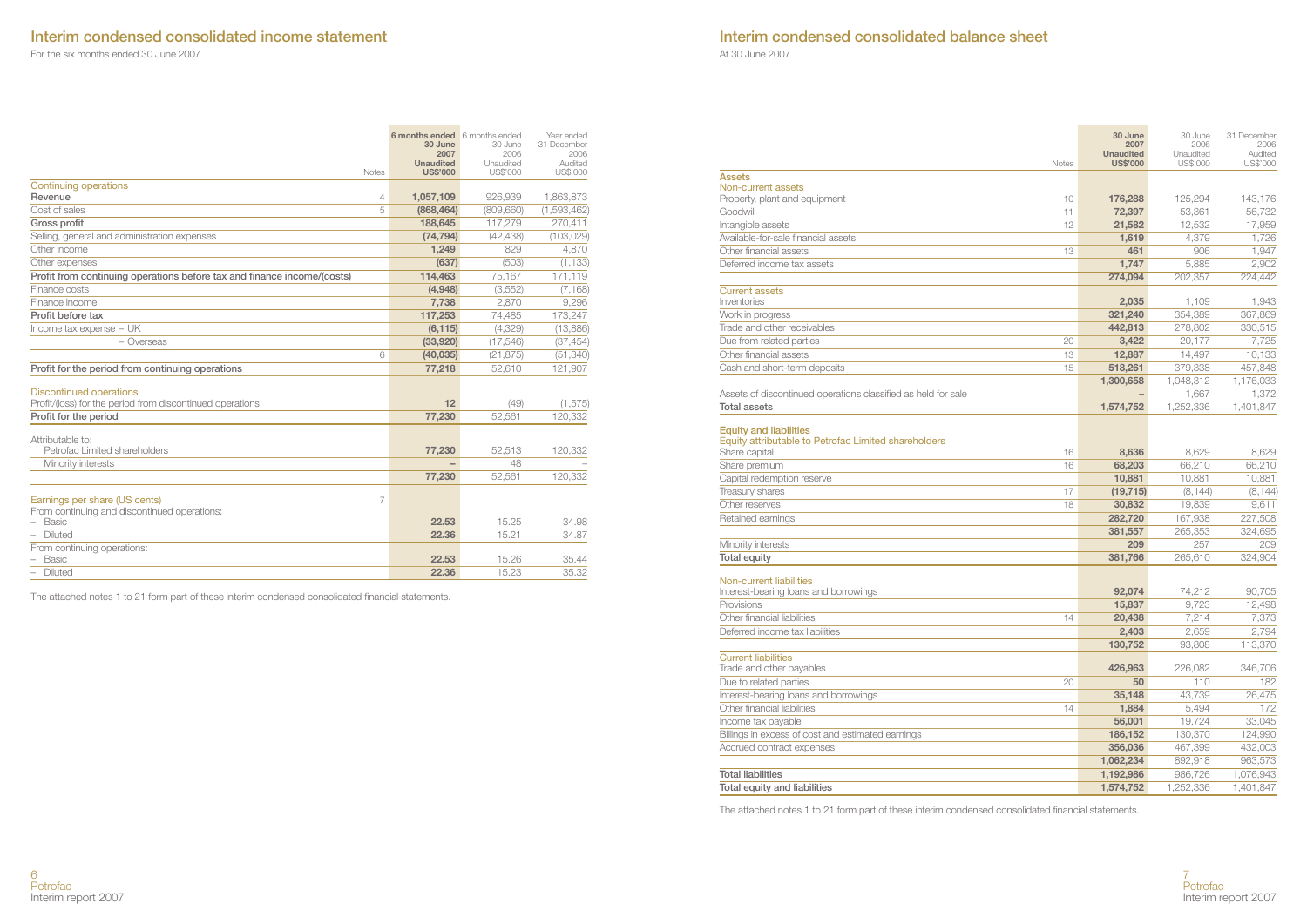## **Interim condensed consolidated cash flow statement**

For the six months ended 30 June 2007

|                                                                                                               | 6 months ended 6 months ended<br>30 June<br>2007<br><b>Unaudited</b><br><b>US\$'000</b> | 30 June<br>2006<br>Unaudited<br>US\$'000 | Year ended<br>31 December<br>2006<br>Audited<br>US\$'000 |
|---------------------------------------------------------------------------------------------------------------|-----------------------------------------------------------------------------------------|------------------------------------------|----------------------------------------------------------|
| <b>Operating activities</b><br>Net profit/(loss) before income taxes and minority interest                    |                                                                                         |                                          |                                                          |
| Continuing operations                                                                                         | 117,253                                                                                 | 74,485                                   | 173,247                                                  |
| Discontinued operations                                                                                       | 12                                                                                      | (49)                                     | (1, 575)                                                 |
|                                                                                                               | 117.265                                                                                 | 74.436                                   | 171.672                                                  |
| Adiustments for:                                                                                              |                                                                                         |                                          |                                                          |
| Depreciation, amortisation and impairment                                                                     | 22,792                                                                                  | 13.677                                   | 28,807                                                   |
| Share-based payments                                                                                          | 1,820                                                                                   | 315                                      | 1,281                                                    |
| Difference between other long-term employment benefits<br>paid and amounts recognised in the income statement | 3,025                                                                                   | 1.439                                    | 3.082                                                    |
| Finance (income)/costs                                                                                        | (2,790)                                                                                 | 682                                      | (2, 128)                                                 |
| Gain on disposal of investments                                                                               |                                                                                         |                                          | (1,671)                                                  |
| Gain on disposal of property, plant and equipment                                                             | (8,541)                                                                                 | (6.605)                                  | (11,681)                                                 |
| Other non-cash items, net                                                                                     | 619                                                                                     | 816                                      | 1.203                                                    |
| Operating profit before working capital changes                                                               | 134.190                                                                                 | 84.760                                   | 190.565                                                  |
| Trade and other receivables                                                                                   | (106, 800)                                                                              | 48.349                                   | (2,355)                                                  |
| Work in progress                                                                                              | 46,629                                                                                  | (119, 342)                               | (132, 822)                                               |
| Due from related parties                                                                                      | 4,303                                                                                   | 8.225                                    | 20,677                                                   |
| Inventories                                                                                                   | (92)                                                                                    | 47                                       | (787)                                                    |
| Current financial assets                                                                                      | (427)                                                                                   | 348                                      | 983                                                      |
| Trade and other payables                                                                                      | 83,152                                                                                  | 9.355                                    | 129,896                                                  |
| Billings in excess of cost and estimated earnings                                                             | 61,162                                                                                  | 60,594                                   | 55,214                                                   |
| Accrued contract expenses                                                                                     | (75, 967)                                                                               | 103,929                                  | 68,533                                                   |
| Due to related parties                                                                                        | (132)                                                                                   | (1, 225)                                 | (1, 153)                                                 |
| Current financial liabilities                                                                                 |                                                                                         | (193)                                    |                                                          |
|                                                                                                               | 146,018                                                                                 | 194.847                                  | 328.751                                                  |
| Other non-current items, net                                                                                  | 87                                                                                      | 69                                       | (139)                                                    |
| Cash generated from operations                                                                                | 146,105                                                                                 | 194,916                                  | 328.612                                                  |
| Interest paid                                                                                                 | (3,629)                                                                                 | (3, 331)                                 | (7, 848)                                                 |
| Income taxes paid, net                                                                                        | (16, 538)                                                                               | (5, 542)                                 | (19,087)                                                 |
| Net cash flows from operating activities                                                                      | 125,938                                                                                 | 186,043                                  | 301,677                                                  |
| Of which discontinued operations                                                                              | (496)                                                                                   | (537)                                    | (416)                                                    |

The attached notes 1 to 21 form part of these interim condensed consolidated financial statements.

## **Interim condensed consolidated cash flow statement (continued)**

For the six months ended 30 June 2007

| <b>Notes</b>                                                                       | 6 months ended 6 months ended<br>30 June<br>2007<br><b>Unaudited</b><br><b>US\$'000</b> | 30 June<br>2006<br>Unaudited<br>US\$'000 | Year ended<br>31 December<br>2006<br>Audited<br>US\$'000 |
|------------------------------------------------------------------------------------|-----------------------------------------------------------------------------------------|------------------------------------------|----------------------------------------------------------|
| <b>Investing activities</b>                                                        |                                                                                         |                                          |                                                          |
| Purchase of property, plant and equipment                                          | (56, 604)                                                                               | (27.566)                                 | (58, 332)                                                |
| Acquisition of subsidiaries, net of cash acquired<br>9                             | (3, 137)                                                                                | (568)                                    | (3,865)                                                  |
| Purchase of intangible oil & gas assets                                            | (1,776)                                                                                 | (1, 137)                                 | (6, 187)                                                 |
| Purchase of available-for-sale financial assets                                    |                                                                                         | (501)                                    | (501)                                                    |
| Proceeds from disposal of property, plant and equipment                            | 11,205                                                                                  | 16,575                                   | 22,823                                                   |
| Proceeds from disposal of available-for-sale financial assets                      |                                                                                         |                                          | 2,250                                                    |
| Net foreign exchange differences                                                   | 2.023                                                                                   | 2.480                                    | 1,366                                                    |
| Interest received                                                                  | 7.863                                                                                   | 2,054                                    | 7,927                                                    |
| Net cash flows used in investing activities                                        | (40, 426)                                                                               | (8,663)                                  | (34, 519)                                                |
| Of which discontinued operations                                                   |                                                                                         | 2                                        | $\overline{c}$                                           |
| <b>Financing activities</b><br>Proceeds from interest-bearing loans and borrowings |                                                                                         | 767                                      | 766                                                      |
| Repayment of interest-bearing loans and borrowings                                 | (1, 157)                                                                                | (9,400)                                  | (10, 361)                                                |
| Shareholders' loan note transactions, net                                          | 173                                                                                     | 148                                      | 198                                                      |
| Treasury shares purchased<br>17                                                    | (11, 571)                                                                               | (8, 127)                                 | (8, 127)                                                 |
| Equity dividends paid                                                              | (22, 374)                                                                               | (6,820)                                  | (15,069)                                                 |
| Net cash flows used in financing activities                                        | (34, 929)                                                                               | (23, 432)                                | (32, 593)                                                |
| Of which discontinued operations                                                   |                                                                                         |                                          |                                                          |
| Net increase in cash and cash equivalents                                          | 50,583                                                                                  | 153,948                                  | 234,565                                                  |
| Cash and cash equivalents at 1 January                                             | 437,406                                                                                 | 202.841                                  | 202.841                                                  |
| Cash and cash equivalents at period end<br>15                                      | 487,989                                                                                 | 356,789                                  | 437,406                                                  |

The attached notes 1 to 21 form part of these interim condensed consolidated financial statements.

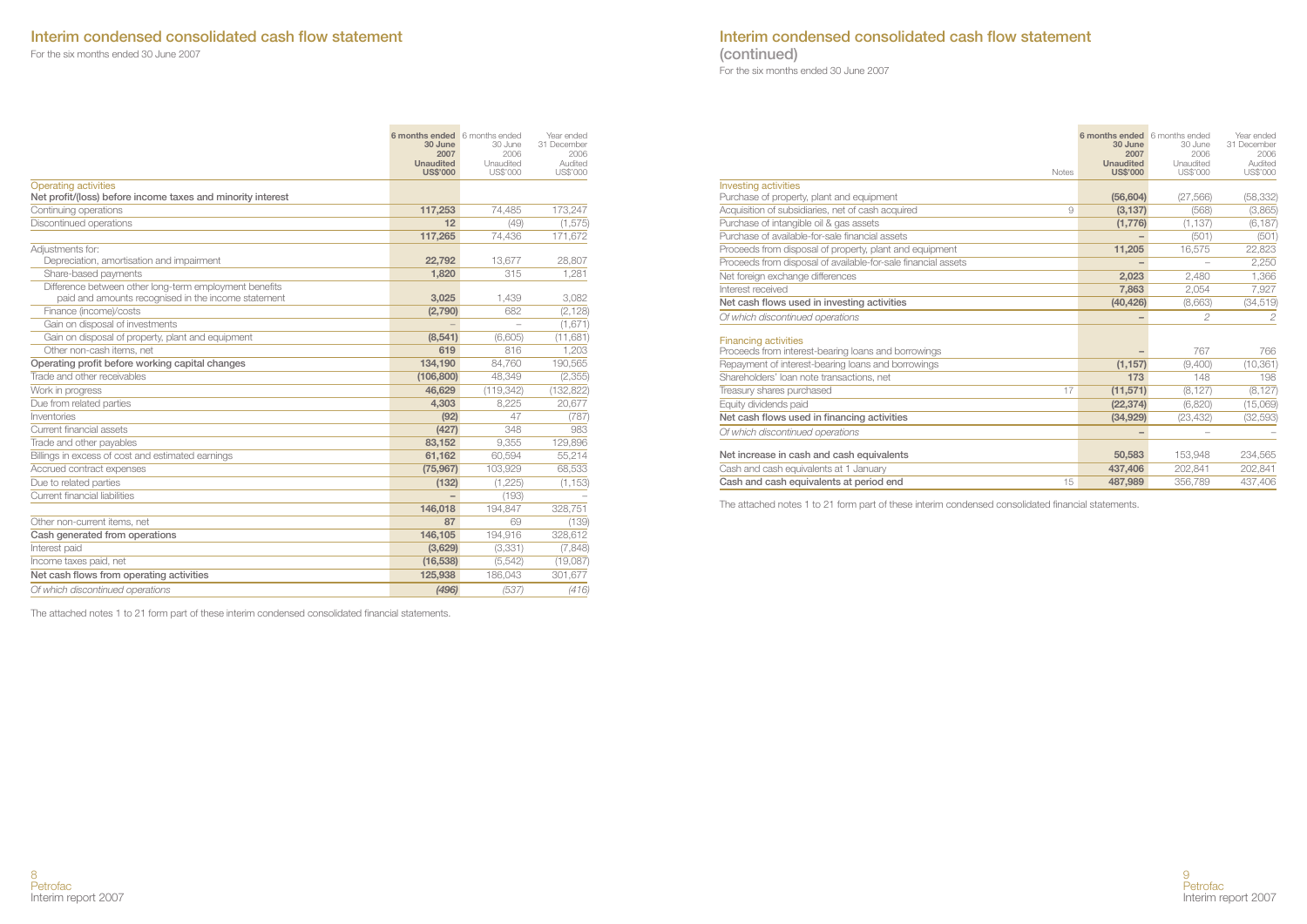## **Interim condensed consolidated statement of changes in equity**

For the six months ended 30 June 2007

| Interim condensed consolidated statement of changes in equity |  |  |
|---------------------------------------------------------------|--|--|
| (continued)                                                   |  |  |

For the six months ended 30 June 2007

|                                                                            |                          |                          |                             | Attributable to shareholders of Petrofac Limited |                          |                          |           |                          |                 |
|----------------------------------------------------------------------------|--------------------------|--------------------------|-----------------------------|--------------------------------------------------|--------------------------|--------------------------|-----------|--------------------------|-----------------|
|                                                                            | Issued                   |                          | Capital                     |                                                  | Other                    |                          |           |                          |                 |
|                                                                            | share<br>capital         | premium                  | Share redemption<br>reserve | Treasury<br>shares                               | reserves<br>(note 18)    | Retained<br>earnings     | Total     | Minority<br>interests    | Total<br>equity |
| For the six months                                                         | US\$'000                 | US\$'000                 | US\$'000                    | US\$'000                                         | US\$'000                 | US\$'000                 | US\$'000  | US\$'000                 | US\$'000        |
| ended 30 June 2007                                                         |                          |                          |                             |                                                  |                          |                          |           |                          |                 |
| Balance at 1 January 2007                                                  | 8.629                    | 66,210                   | 10,881                      | (8, 144)                                         | 19,611                   | 227,508                  | 324.695   | 209                      | 324.904         |
| Foreign currency translation                                               |                          |                          |                             | $\overline{\phantom{0}}$                         | 2,288                    |                          | 2,288     |                          | 2,288           |
| Net gain on maturity of cash flow hedges<br>recognised in income statement | $\overline{\phantom{0}}$ |                          |                             |                                                  | (5,607)                  |                          | (5,607)   |                          | (5,607)         |
| Net changes in fair value of derivatives                                   |                          |                          |                             |                                                  | 6,736                    |                          | 6,736     |                          | 6,736           |
| Net changes in fair value of<br>available-for-sale financial assets        |                          |                          |                             |                                                  | (121)                    |                          | (121)     |                          | (121)           |
| Share-based payments charge                                                | $\overline{\phantom{0}}$ | $\overline{\phantom{0}}$ |                             | $\overline{\phantom{0}}$                         | 1,820                    | $\overline{\phantom{0}}$ | 1,820     |                          | 1,820           |
| Total income and expenses for<br>the period recognised in equity           |                          |                          |                             | $\overline{a}$                                   | 5.116                    | $\overline{a}$           | 5,116     |                          | 5.116           |
| Net profit for the period                                                  | ÷                        |                          |                             |                                                  |                          | 77,230                   | 77,230    |                          | 77,230          |
| Total income and expenses for the period                                   | $\overline{\phantom{0}}$ |                          |                             | $\overline{\phantom{0}}$                         | 5,116                    | 77,230                   | 82,346    | $\overline{a}$           | 82,346          |
|                                                                            |                          |                          |                             |                                                  |                          |                          |           |                          |                 |
| Shares issued on acquisition (note 16)                                     | 7                        | 1,993                    |                             |                                                  |                          |                          | 2,000     |                          | 2,000           |
| Treasury shares (note 17)                                                  | $\overline{\phantom{0}}$ |                          | $\overline{\phantom{0}}$    | (11, 571)                                        |                          | $\overline{\phantom{0}}$ | (11, 571) |                          | (11, 571)       |
| Transfer to reserve for<br>share-based payments                            |                          |                          |                             |                                                  | 6.105                    |                          | 6,105     |                          | 6,105           |
| Dividends (note 8)                                                         |                          |                          |                             |                                                  |                          | (22, 018)                | (22, 018) |                          | (22, 018)       |
| Balance at 30 June 2007<br>(unaudited)                                     | 8,636                    | 68,203                   | 10,881                      | (19, 715)                                        | 30,832                   | 282,720                  | 381,557   | 209                      | 381,766         |
|                                                                            |                          |                          |                             |                                                  |                          |                          |           |                          |                 |
| For the six months<br>ended 30 June 2006                                   |                          |                          |                             |                                                  |                          |                          |           |                          |                 |
| Balance at 1 January 2006                                                  | 8,629                    | 66,210                   | 10,881                      | (17)                                             | (12, 426)                | 121,850                  | 195,127   | $\overline{\phantom{0}}$ | 195,127         |
|                                                                            |                          |                          |                             |                                                  |                          |                          |           |                          |                 |
| Foreign currency translation<br>Net loss on maturity of cash flow hedges   | $\overline{a}$           |                          |                             | $\overline{\phantom{0}}$                         | 3.736                    |                          | 3,736     |                          | 3,736           |
| recognised in income statement                                             | $\overline{\phantom{0}}$ |                          |                             | $\overline{\phantom{0}}$                         | 5,064                    |                          | 5,064     |                          | 5,064           |
| Net changes in fair value of derivatives                                   |                          |                          |                             |                                                  | 18,322                   |                          | 18,322    |                          | 18,322          |
| Net changes in fair value of<br>available-for-sale financial assets        | $\overline{\phantom{a}}$ |                          |                             | $\overline{\phantom{0}}$                         | 1,465                    |                          | 1,465     |                          | 1,465           |
| Share-based payments charge                                                | $\overline{\phantom{0}}$ | $\overline{\phantom{a}}$ | $\overline{\phantom{0}}$    | $\overline{a}$                                   | 315                      | $\overline{a}$           | 315       | $\overline{a}$           | 315             |
| Total income and expenses for<br>the period recognised in equity           |                          |                          |                             | $\overline{\phantom{0}}$                         | 28,902                   | $\overline{\phantom{0}}$ | 28,902    |                          | 28,902          |
| Net profit for the period                                                  |                          |                          |                             |                                                  |                          | 52,513                   | 52,513    | 48                       | 52,561          |
| Total income and expenses for the period                                   | $\overline{\phantom{0}}$ | $\overline{a}$           | $\overline{a}$              | $\overline{\phantom{0}}$                         | 28,902                   | 52,513                   | 81,415    | 48                       | 81,463          |
| Treasury shares                                                            |                          |                          |                             |                                                  |                          |                          | (8, 127)  |                          | (8, 127)        |
| Transfer to reserve for                                                    |                          |                          |                             |                                                  |                          |                          |           |                          |                 |
|                                                                            |                          |                          |                             | (8, 127)                                         |                          |                          |           |                          |                 |
| share-based payments                                                       |                          |                          |                             | $\overline{\phantom{0}}$                         | 3,363                    |                          | 3,363     |                          | 3,363           |
| Dividends (note 8)                                                         | $\overline{\phantom{0}}$ | $\overline{\phantom{a}}$ | $\overline{\phantom{a}}$    | $\overline{\phantom{a}}$                         | $\overline{\phantom{a}}$ | (6, 425)                 | (6, 425)  |                          | (6, 425)        |
| Minority interests acquired                                                | $\overline{\phantom{0}}$ |                          |                             |                                                  |                          |                          |           | 209                      | 209             |
| Balance at 30 June 2006<br>(unaudited)                                     | 8.629                    | 66.210                   | 10.881                      | (8.144)                                          | 19.839                   | 167.938                  | 265,353   | 257                      | 265.610         |

The attached notes 1 to 21 form part of these interim condensed consolidated financial statements.

|                                                                                                        |                                        |                          | Attributable to shareholders of Petrofac Limited   |                                |                                            |                                  |                   |                                   |                             |
|--------------------------------------------------------------------------------------------------------|----------------------------------------|--------------------------|----------------------------------------------------|--------------------------------|--------------------------------------------|----------------------------------|-------------------|-----------------------------------|-----------------------------|
|                                                                                                        | Issued<br>share<br>capital<br>US\$'000 | premium<br>US\$'000      | Capital<br>Share redemption<br>reserve<br>US\$'000 | Treasurv<br>shares<br>US\$'000 | Other<br>reserves<br>(note 18)<br>US\$'000 | Retained<br>earnings<br>US\$'000 | Total<br>US\$'000 | Minority<br>interests<br>US\$'000 | Total<br>equity<br>US\$'000 |
| For the year ended<br>31 December 2006                                                                 |                                        |                          |                                                    |                                |                                            |                                  |                   |                                   |                             |
| Balance at 1 January 2006                                                                              | 8.629                                  | 66.210                   | 10.881                                             | (17)                           | (12.426)                                   | 121.850                          | 195.127           | $\overline{\phantom{0}}$          | 195,127                     |
| Foreign currency translation                                                                           |                                        |                          |                                                    |                                | 7,449                                      |                                  | 7.449             |                                   | 7,449                       |
| Net gain on maturity of cash flow hedges<br>recognised in income statement                             |                                        |                          |                                                    |                                | (2, 378)                                   |                                  | (2,378)           |                                   | (2, 378)                    |
| Net changes in fair value of derivatives                                                               | $\overline{\phantom{0}}$               | $\overline{\phantom{0}}$ |                                                    |                                | 22.931                                     | $\overline{\phantom{0}}$         | 22.931            | $\overline{\phantom{0}}$          | 22,931                      |
| Realised gains on the sale of<br>available-for-sale financial assets<br>recognised in income statement |                                        |                          |                                                    |                                | (1,671)                                    |                                  | (1.671)           | $\overline{\phantom{0}}$          | (1,671)                     |
| Net changes in fair value of<br>available-for-sale financial assets                                    |                                        |                          |                                                    |                                | 1.062                                      |                                  | 1,062             |                                   | 1,062                       |
| Share-based payments charge                                                                            |                                        |                          |                                                    |                                | 1.281                                      |                                  | 1.281             |                                   | 1.281                       |
| Total income and expenses<br>for the year recognised in equity                                         |                                        |                          |                                                    |                                | 28,674                                     |                                  | 28.674            |                                   | 28,674                      |
| Net profit for the year                                                                                | $\overline{\phantom{0}}$               | $\overline{\phantom{0}}$ | $\overline{\phantom{0}}$                           | $\overline{\phantom{0}}$       | $\overline{\phantom{0}}$                   | 120.332                          | 120.332           |                                   | 120.332                     |
| Total income and expenses for the year                                                                 | $\overline{\phantom{0}}$               | $\qquad \qquad -$        | -                                                  | $\overline{\phantom{0}}$       | 28.674                                     | 120.332                          | 149.006           | $\overline{\phantom{0}}$          | 149,006                     |
| Treasury shares                                                                                        |                                        |                          |                                                    | (8, 127)                       |                                            |                                  | (8, 127)          |                                   | (8, 127)                    |
| Transfer to reserve for<br>share-based payments                                                        |                                        |                          |                                                    |                                | 3.363                                      |                                  | 3.363             |                                   | 3.363                       |
| Dividends (note 8)                                                                                     | $\overline{\phantom{0}}$               | $\overline{\phantom{0}}$ | $\overline{\phantom{0}}$                           | $\overline{\phantom{0}}$       |                                            | (14, 674)                        | (14, 674)         | $\overline{\phantom{0}}$          | (14, 674)                   |
| Minority interests acquired                                                                            |                                        |                          |                                                    |                                |                                            |                                  |                   | 209                               | 209                         |
| Balance at 31 December 2006                                                                            | 8.629                                  | 66.210                   | 10.881                                             | (8.144)                        | 19.611                                     | 227.508                          | 324.695           | 209                               | 324,904                     |

The attached notes 1 to 21 form part of these interim condensed consolidated financial statements.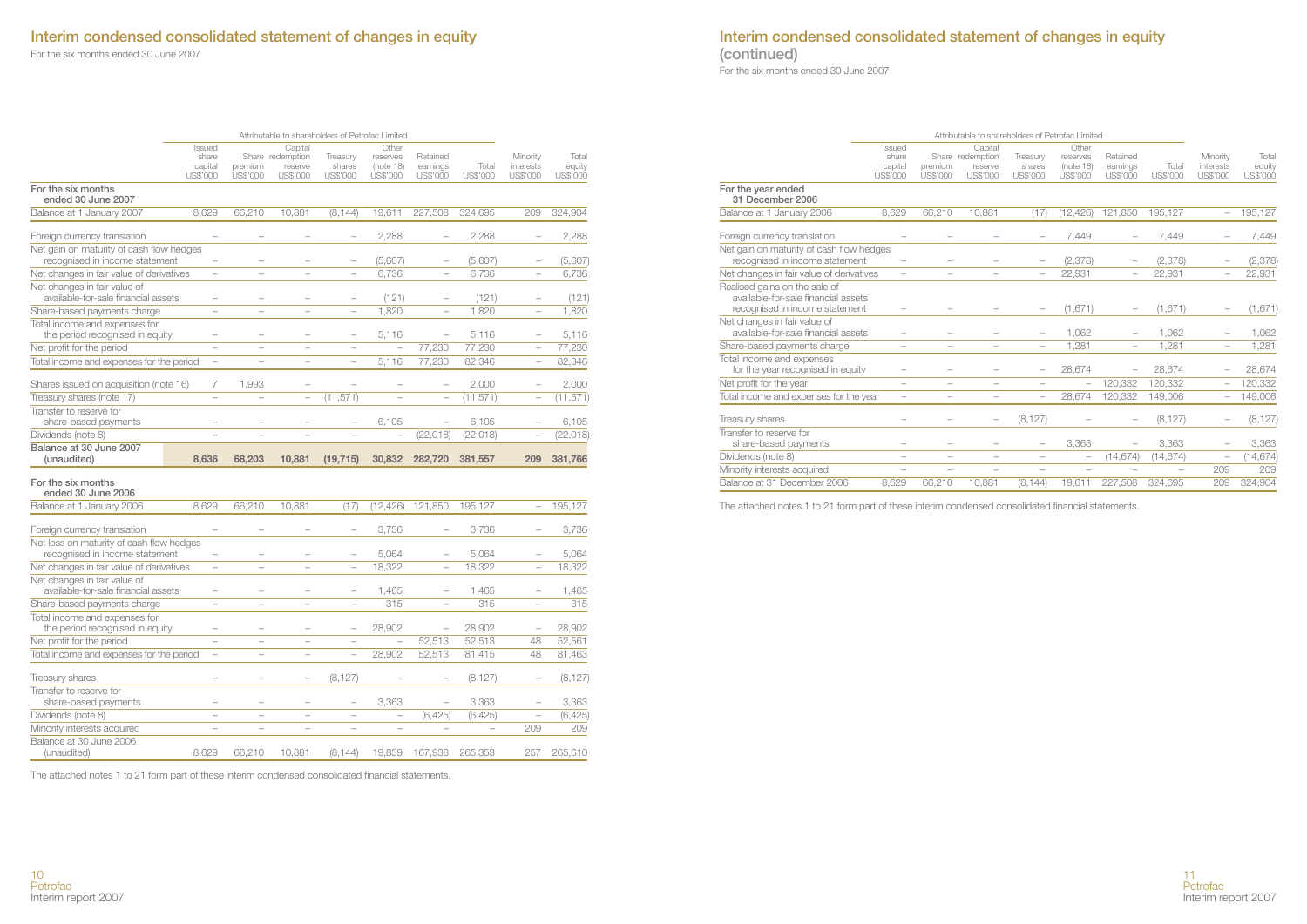For the six months ended 30 June 2007

#### **1 Corporate information**

Petrofac Limited is a limited liability company registered in Jersey under the Companies (Jersey) Law 1991 and is the holding company for the international group of Petrofac subsidiaries (together "the group"). The group's principal activity is the provision of facilities solutions to the oil & gas production and processing industry. The interim condensed consolidated financial statements of the group for the six months ended 30 June 2007 were authorised for issue in accordance with a resolution of the Board of Directors on 5 September 2007.

#### **2 Basis of preparation and accounting policies Basis of preparation**

The interim condensed consolidated financial statements have been prepared on a historical cost basis, except for derivative financial instruments and available-for-sale financial assets that have been measured at fair value. The presentation currency of the interim condensed consolidated financial statements is United States dollars (US\$), as a significant proportion of the group's assets, liabilities, income and expenses are US\$ denominated. All values are rounded to the nearest thousand (US\$'000) except where otherwise stated. Certain comparative information has been reclassified to conform to current period presentation.

#### **Statement of compliance**

The interim condensed consolidated financial statements of Petrofac Limited and all its subsidiaries for the six months ended 30 June 2007 have been prepared in accordance with IAS 34 'Interim Financial Statements' and applicable requirements of Jersey law. They do not include all of the information and disclosures required in the annual financial statements and should be read in conjunction with the consolidated financial statements of the group as at and for the year ended 31 December 2006.

#### **Accounting policies**

The accounting policies and methods of computation adopted in the preparation of these interim condensed consolidated financial statements are consistent with those followed in the preparation of the group's financial statements for the year ended 31 December 2006, except as noted below.

The group has adopted new and revised Standards and Interpretations issued by the International Accounting Standards Board (IASB) and the International Financial Reporting Interpretations Committee (IFRIC) of the IASB that are relevant to its operations and effective for accounting periods beginning on or after 1 January 2007. The principal effects of the adoption of these new and amended standards and interpretations are discussed below:

#### **IAS 1 Amendments – Capital disclosures and IFRS 7 Financial instruments: Disclosures**

The group has adopted the above mentioned amendments and standard with effect from 1 January 2007. IAS 1 amendments and IFRS 7 require additional information relating to capital and financial instruments. These disclosures are not required for the interim condensed financial statements and will be disclosed in the year end financial statements.

The adoption of this amendment and interpretation did not affect the group's operating results or financial position for the period ended 30 June 2007.

#### **IFRIC 10 Interim Financial Reporting and Impairment**

The group adopted IFRIC 10 'Interim Financial Reporting and Impairment' with effect from 1 January 2007. The interpretation lays out guidelines for the treatment of impairment losses during an interim period, namely that an entity must not reverse an impairment loss recognised in a previous interim period in respect of goodwill or an investment in either an equity instrument or a financial asset carried at cost.

The adoption of this interpretation did not affect the group's operating results or financial position for the period ended 30 June 2007 as the management believes that there have been no indications of impairment during this period.

#### **3 Segment information**

The group's primary continuing operations are organised on a worldwide basis into three business segments: Engineering & Construction, Operations Services and Energy Developments. The following tables present revenue and profit information relating to the group's primary business segments for the six months ended 30 June 2007, six months ended 30 June 2006 and the year ended 31 December 2006. Included within the consolidation and eliminations columns are certain balances, which due to their nature, are not allocated to segments.

|                                                        | Continuing operations    |                      |                    |                          |                                    |                     |                          |                        |
|--------------------------------------------------------|--------------------------|----------------------|--------------------|--------------------------|------------------------------------|---------------------|--------------------------|------------------------|
|                                                        | Engineering<br>&         | Operations           | Energy<br>Develop- |                          | Consolidation<br>adiustments<br>8  |                     | Dis-<br>continued        | Total                  |
|                                                        | Construction<br>US\$'000 | Services<br>US\$'000 | ments<br>US\$'000  | US\$'000                 | Corporate eliminations<br>US\$'000 | Total<br>US\$'000   | operations<br>US\$'000   | operations<br>US\$'000 |
| Six months ended 30 June 2007 (unaudited)              |                          |                      |                    |                          |                                    |                     |                          |                        |
| Revenue                                                |                          |                      |                    |                          |                                    |                     |                          |                        |
| External sales                                         | 567.030                  | 421,175              | 68,904             |                          |                                    | $-1,057,109$        |                          | $-1,057,109$           |
| Inter-segment sales                                    | 2.607                    | 6.487                |                    |                          | (9,094)                            |                     |                          |                        |
| Total revenue                                          | 569,637                  | 427.662              | 68,904             | $\overline{\phantom{0}}$ |                                    | $(9,094)$ 1,057,109 |                          | $-1,057,109$           |
| Segment operating results                              | 67.584                   | 16.782               | 31,821             |                          | (70)                               | 116,117             | 12                       | 116,129                |
| Unallocated corporate costs                            |                          |                      |                    | (1,654)                  |                                    | (1,654)             | $\qquad \qquad -$        | (1,654)                |
| Profit/(loss) before tax and<br>finance income/(costs) | 67,584                   | 16.782               | 31,821             | (1,654)                  | (70)                               | 114,463             | 12                       | 114,475                |
| Finance costs                                          | (442)                    | (2,205)              | (367)              | (4,549)                  | 2,615                              | (4,948)             |                          | (4,948)                |
| Finance income                                         | 7,750                    | 608                  | 121                | 1,934                    | (2,675)                            | 7,738               | $\overline{\phantom{0}}$ | 7,738                  |
| Profit/(loss) before income tax                        | 74,892                   | 15,185               | 31,575             | (4,269)                  | (130)                              | 117,253             | 12                       | 117,265                |
| Income tax (expense)/income                            | (20, 188)                | (4, 139)             | (15, 815)          | 105                      | 2                                  | (40, 035)           | $\overline{\phantom{m}}$ | (40, 035)              |
| Profit/(loss) for the period                           | 54,704                   | 11,046               | 15,760             | (4, 164)                 | (128)                              | 77,218              | 12                       | 77,230                 |
| Other segment information                              |                          |                      |                    |                          |                                    |                     |                          |                        |
| Depreciation                                           | 7,294                    | 1,966                | 12,765             | 125                      | (325)                              | 21,825              |                          | 21,825                 |
| Amortisation                                           |                          | 967                  |                    |                          | $\overline{\phantom{0}}$           | 967                 |                          | 967                    |

Other long-term employment benefits 2,685 626 44 16 - 3,371 - 3,371<br>
Share-based payments 885 441 195 299 - 1,820 - 1,820 Share-based payments 885 441 195 299 – 1,820 – 1,820

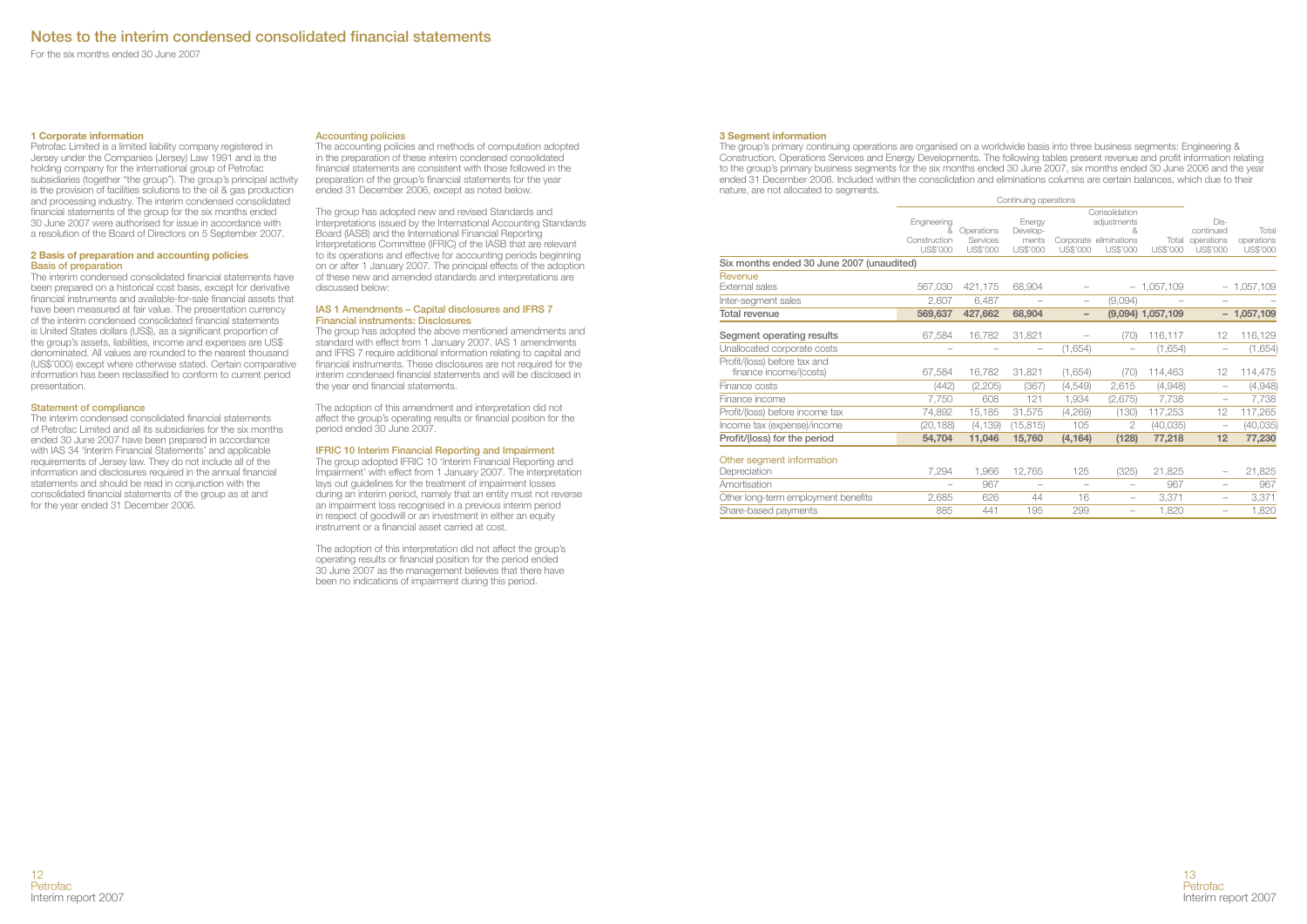**(continued)**

For the six months ended 30 June 2007

| <b>3 Segment information (continued)</b>               | Continuing operations    |                          |                          |                          |                                    |                   |                              |                        |
|--------------------------------------------------------|--------------------------|--------------------------|--------------------------|--------------------------|------------------------------------|-------------------|------------------------------|------------------------|
|                                                        |                          | Consolidation            |                          |                          |                                    |                   |                              |                        |
|                                                        | Engineering<br>&         | Operations               | Energy<br>Develop-       |                          | adjustments<br>&                   |                   | Dis-<br>continued            | Total                  |
|                                                        | Construction<br>US\$'000 | Services<br>US\$'000     | ments<br>US\$'000        | US\$'000                 | Corporate eliminations<br>US\$'000 | US\$'000          | Total operations<br>US\$'000 | operations<br>US\$'000 |
| Six months ended 30 June 2006 (unaudited)              |                          |                          |                          |                          |                                    |                   |                              |                        |
| Revenue                                                |                          |                          |                          |                          |                                    |                   |                              |                        |
| <b>External sales</b>                                  | 578.832                  | 324,994                  | 23.113                   | $\overline{\phantom{0}}$ | $\overline{a}$                     | 926,939           | 33                           | 926,972                |
| Inter-segment sales                                    | 126                      | 343                      | ÷                        | $\overline{a}$           | (469)                              |                   | $\frac{1}{2}$                |                        |
| Total revenue                                          | 578.958                  | 325.337                  | 23.113                   | $\overline{\phantom{0}}$ | (469)                              | 926.939           | 33                           | 926.972                |
| Segment operating results                              | 55,694                   | 12,296                   | 7,550                    | $\overline{a}$           | 342                                | 75,882            | (51)                         | 75,831                 |
| Unallocated corporate costs                            |                          | $\overline{a}$           | $\overline{a}$           | (715)                    | $\overline{a}$                     | (715)             |                              | (715)                  |
| Profit/(loss) before tax and<br>finance income/(costs) | 55,694                   | 12,296                   | 7,550                    | (715)                    | 342                                | 75,167            | (51)                         | 75,116                 |
| Finance costs                                          | (147)                    | (1.312)                  | (128)                    | (3.966)                  | 2.001                              | (3, 552)          | $\overline{\phantom{a}}$     | (3, 552)               |
| Finance income                                         | 3,313                    | 83                       | 56                       | 1,419                    | (2,001)                            | 2,870             | $\overline{c}$               | 2,872                  |
| Profit/(loss) before income tax                        | 58,860                   | 11,067                   | 7,478                    | (3,262)                  | 342                                | 74,485            | (49)                         | 74,436                 |
| Income tax (expense)/income                            | (14, 540)                | (3,816)                  | (3,580)                  | 40                       | 21                                 | (21, 875)         | $\overline{\phantom{0}}$     | (21, 875)              |
| Minority interests                                     | $\equiv$                 | (48)                     | $\overline{\phantom{a}}$ |                          | $\overline{\phantom{0}}$           | (48)              | $\overline{\phantom{a}}$     | (48)                   |
| Profit/(loss) for the period                           | 44,320                   | 7,203                    | 3,898                    | (3,222)                  | 363                                | 52,562            | (49)                         | 52,513                 |
|                                                        |                          |                          |                          |                          |                                    |                   |                              |                        |
| Other segment information<br>Depreciation              | 4,977                    | 1,613                    | 7,195                    | 216                      | (422)                              | 13,579            | $\overline{a}$               | 13,579                 |
| Amortisation                                           |                          | 98                       | $\overline{a}$           | $\overline{\phantom{a}}$ | $\overline{\phantom{a}}$           | 98                | ÷                            | 98                     |
| Other long-term employment benefits                    | 1.884                    | 173                      | 32                       | 22                       | $\overline{a}$                     | 2,111             | $\overline{\phantom{0}}$     | 2,111                  |
| Share-based payments                                   | 98                       | 65                       | 24                       | 128                      |                                    | 315               | $\overline{\phantom{0}}$     | 315                    |
| Year ended 31 December 2006 (audited)                  |                          |                          |                          |                          |                                    |                   |                              |                        |
| Revenue                                                |                          |                          |                          |                          |                                    |                   |                              |                        |
| <b>External sales</b>                                  | 1,079,236                | 722,850                  | 62,125                   | ÷                        |                                    | (338) 1,863,873   |                              | 33 1.863.906           |
| Inter-segment sales                                    | 2,043                    | 6,390                    |                          | $\overline{\phantom{0}}$ | (8,433)                            |                   | $\overline{\phantom{a}}$     |                        |
| Total revenue                                          | 1,081,279                | 729,240                  | 62,125                   |                          |                                    | (8,771) 1,863,873 | 33                           | 1,863,906              |
| Segment operating results                              | 117,209                  | 29,100                   | 25,065                   | $\overline{a}$           | 707                                | 172,081           | (1, 577)                     | 170,504                |
| Unallocated corporate costs                            |                          | $\overline{\phantom{0}}$ | $\overline{\phantom{a}}$ | (962)                    | $\overline{a}$                     | (962)             | $\overline{\phantom{0}}$     | (962)                  |
| Profit/(loss) before tax and<br>finance income/(costs) | 117,209                  | 29,100                   | 25.065                   | (962)                    | 707                                | 171,119           | (1, 577)                     | 169,542                |
| Finance costs                                          | (347)                    | (2, 754)                 | (470)                    | (8,042)                  | 4,445                              | (7, 168)          | ÷                            | (7, 168)               |
| Finance income                                         | 10.040                   | 438                      | 236                      | 3.027                    | (4.445)                            | 9.296             | $\overline{2}$               | 9.298                  |
| Profit/(loss) before income tax                        | 126,902                  | 26.784                   | 24.831                   | (5, 977)                 | 707                                | 173,247           | (1, 575)                     | 171.672                |
| Income tax (expense)/income                            | (31, 522)                | (8,681)                  | (10, 466)                | (707)                    | 36                                 | (51, 340)         |                              | (51, 340)              |
| Profit/(loss) for the year                             | 95,380                   | 18,103                   | 14,365                   | (6,684)                  | 743                                | 121,907           | (1, 575)                     | 120,332                |
|                                                        |                          |                          |                          |                          |                                    |                   |                              |                        |
| Other segment information<br>Depreciation              | 10.049                   | 3,433                    | 15,042                   | 402                      | (804)                              | 28,122            |                              | 28,122                 |
| Amortisation                                           | ÷                        | 390                      | $\overline{a}$           | $\overline{a}$           | $\overline{a}$                     | 390               | ÷                            | 390                    |
| Impairment losses                                      |                          | $\overline{\phantom{a}}$ | $\overline{\phantom{a}}$ | $\overline{\phantom{a}}$ | $\overline{\phantom{0}}$           |                   | 295                          | 295                    |
| Other long-term employment benefits                    | 3.814                    | 430                      | 67                       | (7)                      | $\overline{\phantom{0}}$           | 4,304             | $\overline{a}$               | 4,304                  |
| Share-based payments                                   | 358                      | 287                      | 65                       | 571                      | $\overline{\phantom{a}}$           | 1,281             | $\overline{\phantom{a}}$     | 1,281                  |

#### **4 Revenues**

|                                | 6 months ended 6 months ended |           | Year ended  |
|--------------------------------|-------------------------------|-----------|-------------|
|                                | 30 June                       | 30 June   | 31 December |
|                                | 2007                          | 2006      | 2006        |
|                                | <b>Unaudited</b>              | Unaudited | Audited     |
|                                | <b>US\$'000</b>               | US\$'000  | US\$'000    |
| Rendering of services          | 1.007.030                     | 922.966   | 1.840.519   |
| Sale of crude oil              | 46,014                        |           | 15.656      |
| Sale of processed hydrocarbons | 4.065                         | 3.973     | 7.698       |
|                                | 1.057.109                     | 926.939   | 1.863.873   |

**Contract Contract** 

**Contract Contract Contract** 

Included in revenues from rendering of services are Operations Services revenues of a "pass-through" nature with zero or low<br>margins amounting to US\$94,836,000 (six months ended June 2006: US\$110,290,000; for the year ende US\$221,790,000).

#### **5 Cost of sales**

Included in cost of sales for the six months ended 30 June 2007 is US\$8,296,000 (June 2006: US\$6,500,000) profit on disposal of property, plant and equipment used to undertake an engineering and construction contract.

#### **6 Income tax**

The taxation charge for the six months ended 30 June 2007 of US\$40,035,000 represents 34.1% of the profit before tax (June 2006: 29.4%). The charge for the six months ended 30 June 2007 has been arrived at by applying the anticipated full year ending 31 December 2007 divisional effective tax rates (which equate to a full year group composite rate of 33.1%) to the results for the six months ended 30 June 2007.

The major components of the income tax expense are as follows:

|                                                                | 6 months ended 6 months ended |           | Year ended  |
|----------------------------------------------------------------|-------------------------------|-----------|-------------|
|                                                                | 30 June                       | 30 June   | 31 December |
|                                                                | 2007                          | 2006      | 2006        |
|                                                                | <b>Unaudited</b>              | Unaudited | Audited     |
|                                                                | <b>US\$'000</b>               | US\$'000  | US\$'000    |
| Current income tax                                             |                               |           |             |
| Current income tax charge                                      | 39,392                        | 22.008    | 49,512      |
| Adjustments in respect of current income tax of previous years | (466)                         | 308       | (364)       |
| Deferred income tax                                            |                               |           |             |
| Relating to origination and reversal of temporary differences  | 1.109                         | (459)     | 1,963       |
| Adjustment in respect of deferred income tax of previous years | -                             | 18        | 229         |
|                                                                | 40,035                        | 21.875    | 51,340      |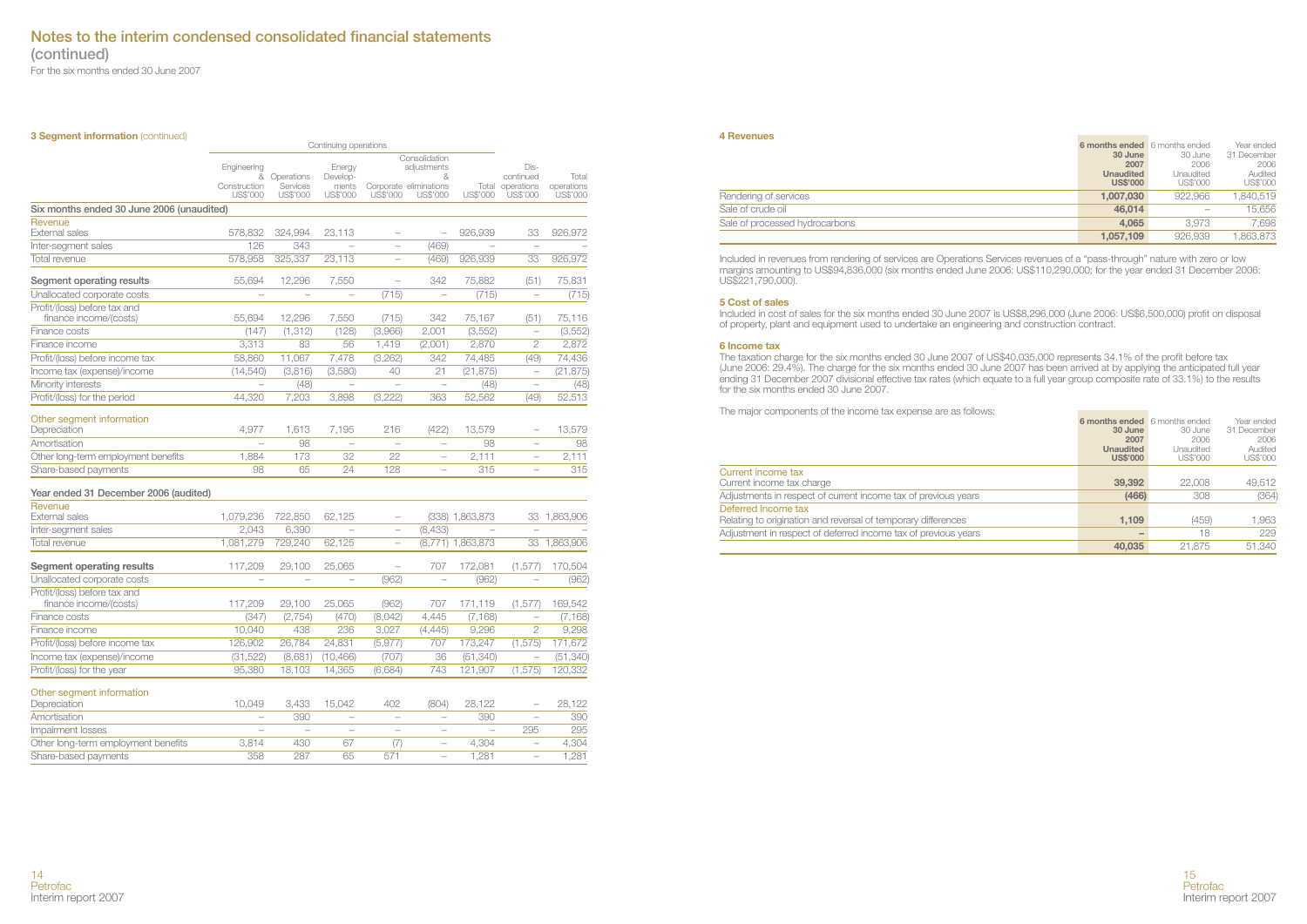**(continued)**

For the six months ended 30 June 2007

#### **7 Earnings per share**

Basic earnings per share amounts are calculated by dividing the net profit for the period attributable to ordinary shareholders by the weighted average number of ordinary shares outstanding during the period.

Diluted earnings per share amounts are calculated by dividing the net profit attributable to ordinary shareholders, after adjusting for any dilutive effect, by the weighted average number of ordinary shares outstanding during the period, adjusted for the effects of ordinary shares granted under the employee share award schemes which are held in trust.

The following reflects the income and share data used in calculating basic and diluted earnings per share:

|                                                                                                                                     | 6 months ended 6 months ended<br>30 June<br>2007<br>Unaudited<br><b>US\$'000</b> | 30 June<br>2006<br>Unaudited<br>US\$'000 | Year ended<br>31 December<br>2006<br>Audited<br>US\$'000 |
|-------------------------------------------------------------------------------------------------------------------------------------|----------------------------------------------------------------------------------|------------------------------------------|----------------------------------------------------------|
| Continuing and discontinued operations<br>Net profit attributable to ordinary shareholders for basic and diluted earnings per share | 77,230                                                                           | 52.513                                   | 120.332                                                  |
| Continuing operations<br>Less net (gain)/loss for the period from discontinued operations                                           | (12)                                                                             | 49                                       | 1.575                                                    |
| Net profit attributable to ordinary shareholders for basic and diluted earnings per share                                           | 77.218                                                                           | 52.562                                   | 121.907                                                  |

|                                                                                                                 | 6 months ended 6 months ended<br>30 June<br>2007<br><b>Unaudited</b><br>000' | 30 June<br>2006<br>Unaudited<br>COO' | Year ended<br>31 December<br>2006<br>Audited<br>'000' |
|-----------------------------------------------------------------------------------------------------------------|------------------------------------------------------------------------------|--------------------------------------|-------------------------------------------------------|
| Weighted average number of ordinary shares for basic earnings per share                                         | 342,701                                                                      | 344.390                              | 344.003                                               |
| Weighted average number of ordinary shares granted under share-based<br>payment schemes held as treasury shares | 2.707                                                                        | 770                                  | 1.117                                                 |
| Adjusted weighted average number of ordinary shares for diluted earnings per share                              | 345,408                                                                      | 345.160                              | 345.120                                               |

#### **8 Dividends paid and proposed**

|                                               | 6 months ended 6 months ended |           | Year ended  |
|-----------------------------------------------|-------------------------------|-----------|-------------|
|                                               | 30 June                       | 30 June   | 31 December |
|                                               | 2007                          | 2006      | 2006        |
|                                               | <b>Unaudited</b>              | Unaudited | Audited     |
|                                               | <b>US\$'000</b>               | US\$'000  | US\$'000    |
| Declared and paid during the period           |                               |           |             |
| Equity dividends on ordinary shares:          |                               |           |             |
| Final dividend for 2005: 1.87 cents per share | $\qquad \qquad$               | 6.425     | 6.425       |
| Interim dividend 2006: 2.40 cents per share   | $\qquad \qquad$               |           | 8.249       |
| Final dividend for 2006: 6.43 cents per share | 22,018                        |           |             |
|                                               | 22,018                        | 6.425     | 14.674      |

On 5 September 2007, the Board approved an interim dividend of 4.90 cents per share to be paid on 26 October 2007.

#### **9 Business combination SPD Group Limited**

On 16 January 2007, the group acquired a 51% interest in the share capital of SPD Group Limited (SPD), a specialist provider of well operations services. The consideration for the acquisition of the 51% interest inclusive of estimated transaction costs of US\$172,000, was US\$7,872,000. Consideration of US\$7,700,000 (excluding transaction costs) was settled by a cash payment of US\$3,935,000, issuance of loan notes payable of US\$1,765,000 and the balance of US\$2,000,000 by issuance of 274,938 new ordinary shares of the Company at market values at the date of issue to the vendor over three years in equal instalments on the anniversary of the transaction.

The terms of the sale and purchase agreement for the remaining 49% interest in the share capital of SPD which convey call option rights on the acquirer and minority shareholder put option rights over these shares and the respective rights to dividends and share of profits of the two parties are such that this transaction has been accounted for as a 100% acquisition of the business by the group. The discounted deferred consideration for the remaining 49% of the share capital of SPD has been estimated at US\$12,025,000 and this will be reassessed each year to fair value and any adjustment to the deferred consideration arising will be reflected in goodwill except for the unwinding of interest which will be reflected in the income statement as interest expense. The total consideration for the 100% interest therefore, including transaction costs, amounts to US\$19,897,000.

The 100% fair values of the identifiable assets and liabilities of SPD Group Limited on completion of the acquisition are analysed below:

|                                   | Recognised on<br>acquisition<br>US\$'000 | Carrying<br>value<br>US\$'000 |
|-----------------------------------|------------------------------------------|-------------------------------|
| Property, plant and equipment     | 47                                       | 47                            |
| Intangible assets                 | 2,369                                    |                               |
| Trade and other receivables       | 5.498                                    | 5.498                         |
| Cash and short-term deposits      | 970                                      | 970                           |
| Total assets                      | 8.884                                    | 6,515                         |
| Less:                             |                                          |                               |
| Trade and other payables          | (3,210)                                  | (3,210)                       |
| Income tax payable                | (10)                                     | (10)                          |
| <b>Total liabilities</b>          | (3,220)                                  | (3,220)                       |
| Fair value of net assets acquired | 5.664                                    | 3,295                         |
| Goodwill arising on acquisition   | 14,233                                   |                               |
| Consideration                     | 19,897                                   |                               |

#### Cash outflow on acquisition:

| Cash acquired with subsidiary                       |         |
|-----------------------------------------------------|---------|
| Cash paid on acquisition                            | (3,935) |
| Legal and professional expenses paid on acquisition | 172)    |
| Net cash outflow on the acquisition of subsidiary   | (3.137) |

Intangible assets recognised on acquisition comprise customer contracts which are being amortised over their remaining economic useful lives on a straight line basis.

The residual goodwill above comprises the fair value of expected future synergies and business opportunities arising from the integration of the business in to the group.

From the date of acquisition, SPD has contributed a loss of US\$71,000 to the net profit of the group.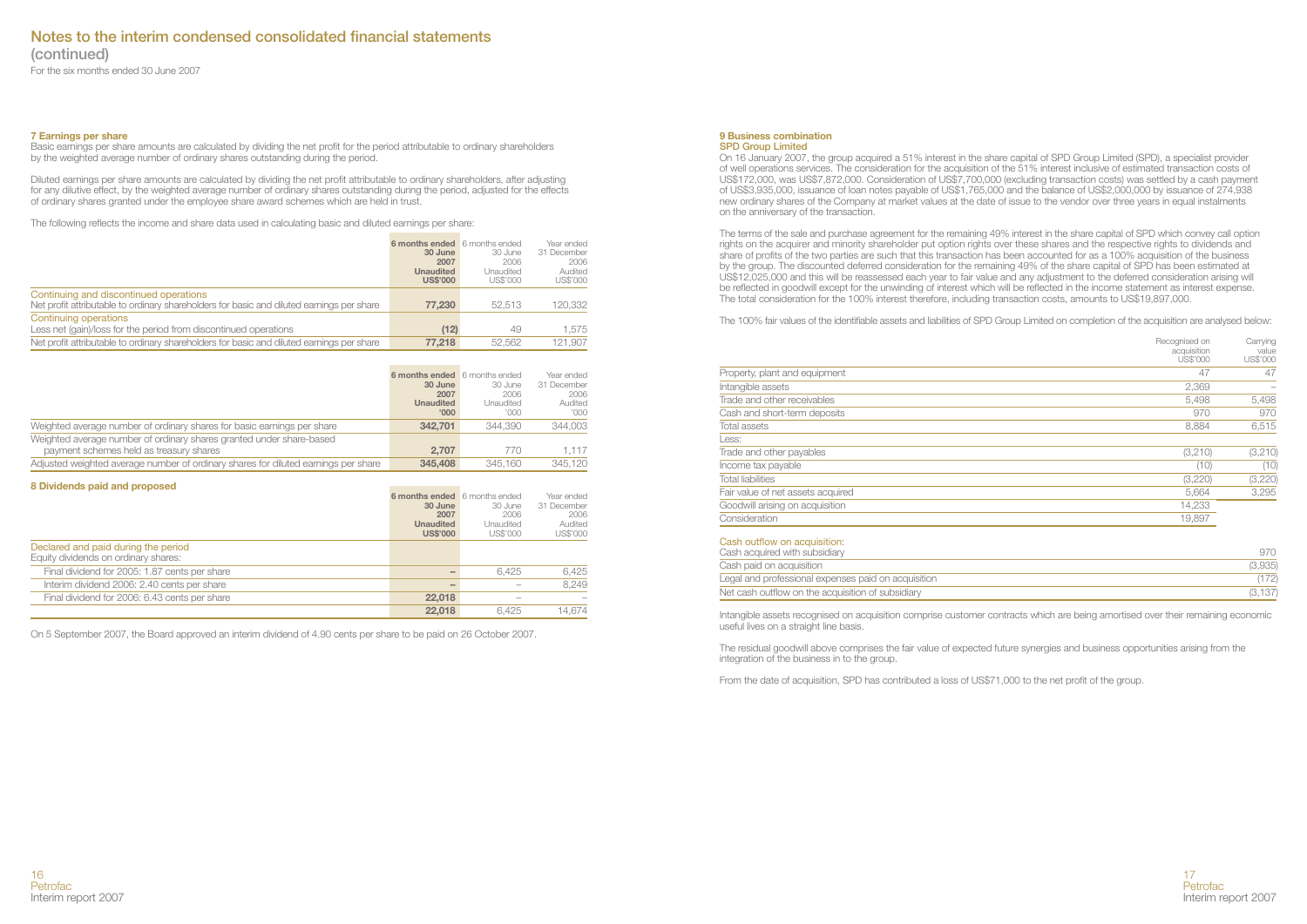**(continued)**

For the six months ended 30 June 2007

#### **10 Property, plant and equipment**

During the period, the group incurred capital expenditure of US\$6,979,000 (June 2006: US\$4,726,000) on the construction of a new office building.

On 22 February 2007, the group completed the acquisition of a 45% interest in the Chergui gas concession in Tunisia, for a final cash consideration of US\$27,323,000, which, after including advance capital expenditure paid on behalf of the vendor of US\$2,846,000, brought the total consideration for the transaction to US\$30,169,000, of which US\$27,323,000 has been recognised during the period as additions to property, plant and equipment. Further post acquisition capital expenditure of US\$7,570,000 was made during the period.

#### **11 Goodwill**

The increase in the goodwill balance in the current period represents exchange differences of US\$1,432,000 and additional goodwill on the acquisition of SPD Group Limited of US\$14,233,000 (note 9).

and the control of the control of

#### **12 Intangible assets**

|                                                         | 6 months ended 6 months ended<br>30 June<br>2007<br><b>Unaudited</b><br><b>US\$'000</b> | 30 June<br>2006<br>Unaudited<br>US\$'000 | Year ended<br>31 December<br>2006<br>Audited<br>US\$'000 |
|---------------------------------------------------------|-----------------------------------------------------------------------------------------|------------------------------------------|----------------------------------------------------------|
| Intangible oil & gas assets                             |                                                                                         |                                          |                                                          |
| At 1 January                                            | 16,788                                                                                  | 2,982                                    | 2,982                                                    |
| Additions                                               | 1.776                                                                                   | 7.876                                    | 12,926                                                   |
| Exchange difference                                     | 445                                                                                     | 211                                      | 880                                                      |
| At period end                                           | 19,009                                                                                  | 11,069                                   | 16.788                                                   |
| Other intangible assets<br>Cost:                        |                                                                                         |                                          |                                                          |
| At 1 January                                            | 1,561                                                                                   | $\overline{\phantom{a}}$                 |                                                          |
| Additions (note 9)                                      | 2,369                                                                                   | 1.561                                    | 1,561                                                    |
| At period end                                           | 3,930                                                                                   | 1,561                                    | 1,561                                                    |
| Accumulated amortisation:                               |                                                                                         |                                          |                                                          |
| At 1 January                                            | (390)                                                                                   |                                          |                                                          |
| Amortisation                                            | (967)                                                                                   | (98)                                     | (390)                                                    |
| At period end                                           | (1, 357)                                                                                | (98)                                     | (390)                                                    |
| Net book value of other intangible assets at period end | 2,573                                                                                   | 1,463                                    | 1,171                                                    |
| Total intangible assets                                 | 21,582                                                                                  | 12,532                                   | 17,959                                                   |

On 29 May 2007, the group entered into a farm-in arrangement to acquire a 10% interest in Permit NT/P68 300km north north-west of Darwin in Australian waters and an option to acquire an interest in any LNG or methanol project in Tassie Shoal that results from this investment. The terms of the farm-in require funding a portion of two appraisal wells to be drilled in 2007 subject to an option to terminate the agreement within sixty hours of the decision by the parties to the farm-in arrangement to plug and abandon the primary well. As a consideration for the interest the group will pay 25% of the costs of both a primary and secondary appraisal well (capped at US\$13,200,000 and US\$12,500,000 respectively). Under the terms of the farm-in agreement, there is also an option to acquire a further 5% interest in the licence by paying a further capital contribution towards the cost of these two appraisal wells with the amount payable dependent on the timing of the exercise of the option. These costs will be capitalised as property, plant and equipment in the period in which they are incurred. During the period, the group did not incur any capital expenditure relating to this investment.

There were cash outflows relating to capitalised costs of US\$1,776,000 in the current period arising from pre-development activities pertaining to oil & gas reserves. There are no assets other than intangible assets, liabilities, income or expenses arising from pre-development activities in the current period.

Intangible oil & gas assets at 30 June 2007 relate to the group's interest in three UK offshore oil & gas licences.

Other intangible assets comprise the fair values of customer contracts arising on acquisition (note 9). Customer contracts are being amortised over their remaining economic useful lives on a straight line basis and the related amortisation charge is included in selling, general and administrative expenses.

#### **13 Other financial assets**

The movement in other non-current and current financial assets in the period is primarily due to changes in the fair value of derivative financial instruments that the group uses to hedge its risk against foreign currency exposure on sales, purchases and borrowings that are entered into in a currency other than US dollars.

#### **14 Other financial liabilities**

The increase in other non-current and current financial liabilities is primarily due to deferred consideration of US\$12,025,000 and a loan note payable of US\$1,765,000 respectively, being recognised on the acquisition of SPD (note 9).

#### **15 Cash and cash equivalents**

For the purposes of the interim condensed consolidated cash flow statement, cash and cash equivalents comprise the following:

|                          | 6 months ended 6 months ended<br>30 June<br>2007<br><b>Unaudited</b><br><b>US\$'000</b> | 30 June<br>2006<br>Unaudited<br>US\$'000 | Year ended<br>31 December<br>2006<br>Audited<br>US\$'000 |
|--------------------------|-----------------------------------------------------------------------------------------|------------------------------------------|----------------------------------------------------------|
| Cash at bank and in hand | 143,588                                                                                 | 83.252                                   | 120,003                                                  |
| Short-term deposits      | 374,673                                                                                 | 296,086                                  | 337.845                                                  |
| Bank overdrafts          | (30.272)                                                                                | (22.549)                                 | (20.442)                                                 |
|                          | 487.989                                                                                 | 356,789                                  | 437,406                                                  |

#### **16 Share capital**

On 19 January 2007, 274,938 shares with a fair value of US\$2,000,000 were issued as part of the consideration for the acquisition of SPD (note 9). This resulted in an increase in the issued share capital of US\$7,000 and a share premium of US\$1,993,000.



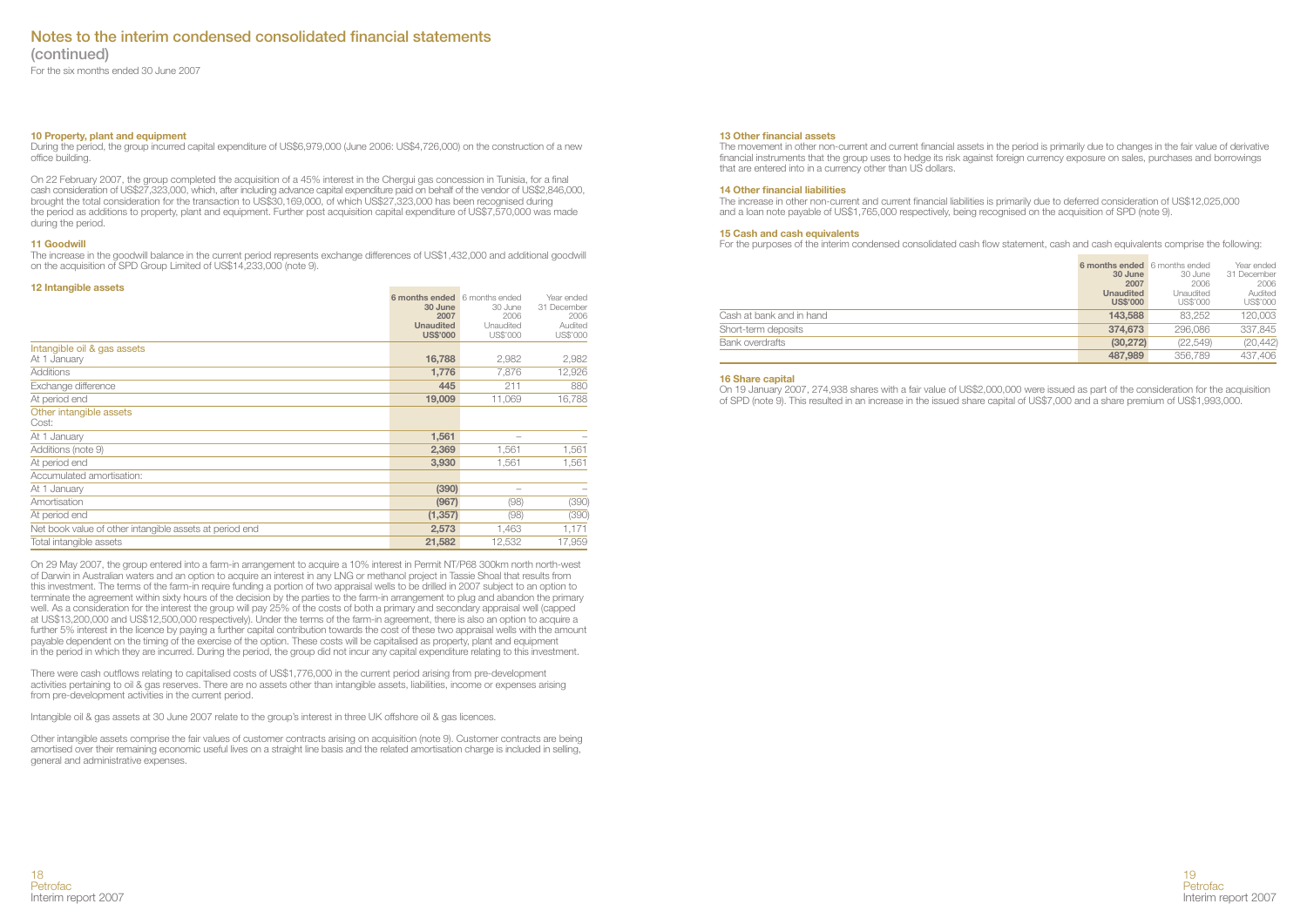**(continued)**

For the six months ended 30 June 2007

#### **17 Share-based payments**

During the period, the Company acquired 1,500,000 of its own shares at a cost of US\$11,571,000 for the purpose of making awards under the group's Performance Share Plan and Deferred Bonus Share Plan.

On 19 March 2007, 791,083 US\$0.025 matching ordinary shares of the Company were granted to members of the Deferred Bonus Share Plan.

At the Annual General Meeting of the Company on 11 May 2007, shareholders approved a change in the rules of the Deferred Bonus Share Plan in respect of the March 2007 awards, such that the invested and matching share awards may at the discretion of the Remuneration Committee of the Board of Directors vest either 100% after the expiry of three years from the grant date of the award or 33.333% after year one, a further 33.333% after year two and the final 33.333% of the award after the end of year three.

The fair value of the equity-settled awards granted during the period ended 30 June 2007 in respect of the Deferred Bonus Share Plan were estimated based on the quoted closing market price of 415p per Company share at the date of grant with an assumed vesting rate of 94% per annum over the vesting period of the plan.

On 19 March 2007, 449,537 US\$0.025 ordinary shares of the Company were granted to participants in the Performance Share Plan.

The fair value of the non-performance related equity-settled awards granted during the period ended 30 June 2007 representing 50% of the total Performance Share Plan award were estimated based on the quoted closing market price of 415p per Company share at the date of grant with an assumed vesting rate of 100% per annum over the three year vesting period of the plan. The remaining 50% of these awards which are market performance based were fair valued by an independent valuer at 245p per share using a Monte Carlo simulation model taking into account the terms and conditions of the plan rules and using the following assumptions at the date of grant:

| Share price volatility                        | 29.0%   |
|-----------------------------------------------|---------|
| Share price correlation with comparator group | 17.0%   |
| Risk-free interest rate                       | 52%     |
| Expected life of share award                  | 3 years |

The group has recognised an expense in the income statement for the period to 30 June 2007 relating to employee share-based incentives of US\$1,820,000 (30 June 2006: US\$315,000) which has been transferred to the reserve for share-based payments along with US\$6,105,000 of the remaining bonus liability accrued for the year ended 31 December 2006 which has been voluntarily elected or mandatorily obliged to be settled in shares granted during the period. The reserve for share-based payments at 30 June 2006 has been restated to reflect the transfer of the remaining bonus liability accrued for the year ended 31 December 2005 (see note 18).

#### **18 Other reserves**

|                                                                                                     | Net unrealised<br>gains on<br>available-for-<br>sale financial<br>assets<br>US\$'000 | Net unrealised<br>(losses)/<br>gains on<br>derivatives<br>US\$'000 | Foreign<br>currency<br>translation<br>US\$'000 | Reserve for<br>share-based<br>payments<br>US\$'000 | Total<br>US\$'000 |
|-----------------------------------------------------------------------------------------------------|--------------------------------------------------------------------------------------|--------------------------------------------------------------------|------------------------------------------------|----------------------------------------------------|-------------------|
| Balance at 1 January 2007                                                                           | 738                                                                                  | 9.340                                                              | 4.889                                          | 4.644                                              | 19,611            |
| Foreign currency translation                                                                        |                                                                                      |                                                                    | 2.288                                          |                                                    | 2,288             |
| Net gain on maturity of cash flow hedges recognised<br>in income statement                          |                                                                                      | (5,607)                                                            |                                                |                                                    | (5,607)           |
| Net changes in fair value of derivatives                                                            |                                                                                      | 6,736                                                              |                                                |                                                    | 6,736             |
| Net changes in fair value of available-for-sale financial assets                                    | (121)                                                                                |                                                                    |                                                |                                                    | (121)             |
| Share-based payments charge (note 17)                                                               |                                                                                      |                                                                    |                                                | 1.820                                              | 1.820             |
| Transfer during the period (note 17)                                                                |                                                                                      |                                                                    |                                                | 6.105                                              | 6,105             |
| Balance at 30 June 2007 (unaudited)                                                                 | 617                                                                                  | 10.469                                                             | 7.177                                          | 12,569                                             | 30,832            |
| Balance at 1 January 2006                                                                           | 1,347                                                                                | (11, 213)                                                          | (2,560)                                        |                                                    | (12, 426)         |
| Foreign currency translation                                                                        |                                                                                      |                                                                    | 3,736                                          |                                                    | 3,736             |
| Net gain on maturity of cash flow hedges recognised<br>in income statement                          |                                                                                      | 5.064                                                              |                                                |                                                    | 5.064             |
| Net changes in fair value of derivatives                                                            |                                                                                      | 18,322                                                             |                                                |                                                    | 18,322            |
| Net changes in fair value of available-for-sale financial assets                                    | 1.465                                                                                |                                                                    |                                                |                                                    | 1.465             |
| Share-based payments charge (note 17)                                                               |                                                                                      |                                                                    |                                                | 315                                                | 315               |
| Transfer during the period (note 17)                                                                |                                                                                      |                                                                    |                                                | 3.363                                              | 3.363             |
| Balance at 30 June 2006 (unaudited)                                                                 | 2.812                                                                                | 12,173                                                             | 1.176                                          | 3,678                                              | 19,839            |
| Balance at 1 January 2006                                                                           | 1,347                                                                                | (11, 213)                                                          | (2,560)                                        |                                                    | (12, 426)         |
| Foreign currency translation                                                                        |                                                                                      |                                                                    | 7.449                                          |                                                    | 7,449             |
| Net gain on maturity of cash flow hedges recognised<br>in income statement                          |                                                                                      | (2,378)                                                            |                                                |                                                    | (2, 378)          |
| Net changes in fair value of derivatives                                                            |                                                                                      | 22,931                                                             |                                                |                                                    | 22,931            |
| Realised gains on the sale of available-for-sale<br>financial assets recognised in income statement | (1,671)                                                                              |                                                                    |                                                |                                                    | (1,671)           |
| Changes in fair value of available-for-sale financial assets                                        | 1,062                                                                                | $\overline{\phantom{0}}$                                           |                                                |                                                    | 1,062             |
| Share-based payments charge                                                                         | $\overline{\phantom{a}}$                                                             |                                                                    |                                                | 1.281                                              | 1,281             |
| Transfer during the year                                                                            |                                                                                      |                                                                    |                                                | 3,363                                              | 3,363             |
| Balance at 31 December 2006 (audited)                                                               | 738                                                                                  | 9.340                                                              | 4.889                                          | 4.644                                              | 19,611            |
|                                                                                                     |                                                                                      |                                                                    |                                                |                                                    |                   |

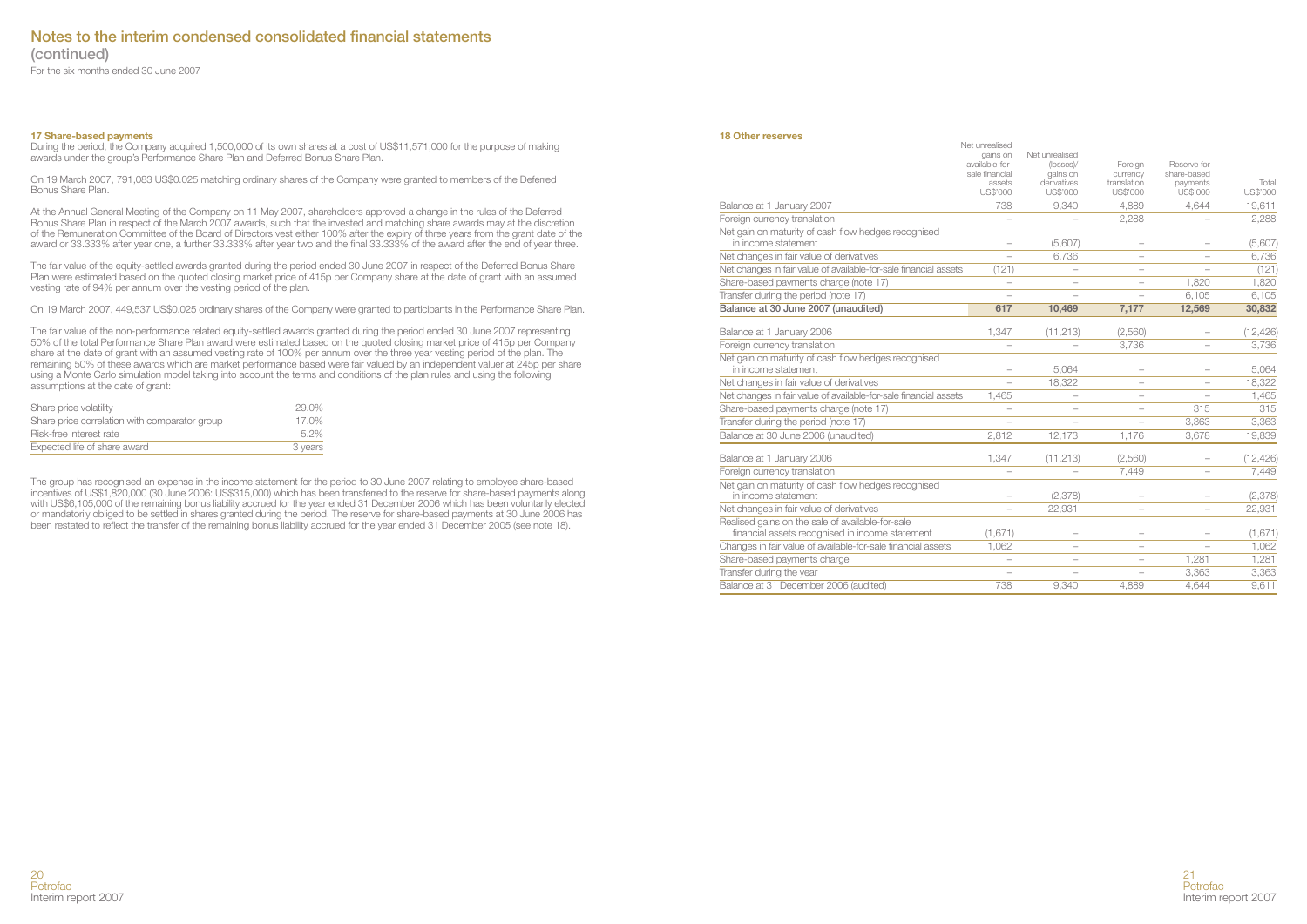For the six months ended 30 June 2007

#### **19 Capital commitments**

At 30 June 2007 the group had capital commitments of US\$33,323,000 (31 December 2006: US\$21,819,000; 30 June 2006: US\$33,628,000).

Included in the above are commitments for the construction of a new office building in Shariah, United Arab Emirates amounting to US\$19,609,000 (31 December 2006: US\$20,577,000; 30 June 2006: US\$24,628,000). Also included in the above commitments are the costs associated with a primary appraisal well capped at US\$13,200,000 arising from the company's farm-in arrangement for a 10% interest in Permit NT/P68 Australia (note 12).

#### **20 Related party transactions**

The following table provides the total amount of transactions which have been entered into with related parties:

|                |                                                                      | Sales<br>to<br>related<br>parties<br>US\$'000 | Purchases<br>from<br>related<br>parties<br>US\$'000 | Amounts<br>owed<br>by related<br>parties<br>US\$'000 | Amounts<br>owed<br>to related<br>parties<br>US\$'000 |
|----------------|----------------------------------------------------------------------|-----------------------------------------------|-----------------------------------------------------|------------------------------------------------------|------------------------------------------------------|
| Joint ventures | Six months ended 30 June 2007 (unaudited)                            | 2.343                                         | 233                                                 | 3.422                                                | 50                                                   |
|                | Six months ended 30 June 2006 (unaudited)                            | 775                                           | 174                                                 | 20.177                                               | 110                                                  |
|                | Year ended 31 December 2006 (audited)                                | 4.520                                         | 3.282                                               | 7.725                                                | 133                                                  |
|                | Other directors' interests Six months ended 30 June 2007 (unaudited) |                                               | 254                                                 |                                                      |                                                      |
|                | Six months ended 30 June 2006 (unaudited)                            |                                               |                                                     |                                                      |                                                      |
|                | Year ended 31 December 2006 (audited)                                |                                               | 49                                                  |                                                      | 49                                                   |

All sales to and purchases from joint ventures are made at normal market prices and the pricing policies and terms of these transactions are approved by the group's management.

All related party balances at 30 June 2007 will be settled in cash.

Purchases in respect of other directors' interests of US\$254,000 comprise of market rate based costs of chartering the services of an aeroplane used for the transport of senior management and directors of the Company on company business, which is owned by an offshore trust of which the Chief Executive of the Company is one of the beneficiaries.

#### **Compensation of key management personnel**

|                                      | 6 months ended 6 months ended |           | Year ended  |
|--------------------------------------|-------------------------------|-----------|-------------|
|                                      | 30 June                       | 30 June   | 31 December |
|                                      | 2007                          | 2006      | 2006        |
|                                      | <b>Unaudited</b>              | Unaudited | Audited     |
|                                      | <b>US\$'000</b>               | US\$'000  | US\$'000    |
| Short-term employee benefits         | 1.233                         | 1.098     | 4.412       |
| Other long-term employment benefits  | 22                            | 20        | 40          |
| Share-based payments                 | 395                           | 68        | 288         |
| Fees paid to non-executive directors | 255                           | 198       | 415         |
|                                      | 1.905                         | 1.384     | 5.155       |

#### **21 Events after the balance sheet date**

On 27 August 2007, the group entered into an exchange agreement whereby it swapped its 29% interest in the Crawford field for a 3.12% interest in West Don Block 211/18a (equating to a unit interest of 2%), for nil consideration.

#### **Introduction**

We have been instructed by the Company to review the Interim Condensed Consolidated Financial Statements for the six months ended 30 June 2007 as set out on pages 6 to 22 and we have read the other information contained in the interim report and considered whether it contains any apparent misstatements or material inconsistencies with the financial information.

This report is made solely to the Company in accordance with guidance contained in Bulletin 1999/4 'Review of interim financial information' issued by the Auditing Practices Board. To the fullest extent permitted by law, we do not accept or assume responsibility to anyone other than the Company, for our work, for this report, or for the conclusions we have formed.

## **Directors' responsibilities**

The interim report, including the financial information contained therein, is the responsibility of, and has been approved by, the directors. The directors are responsible for preparing the interim report in accordance with the Listing Rules of the Financial Services Authority which require that the accounting policies and presentation applied to the interim figures should be consistent with those applied in preparing the preceding annual accounts except where any changes, and the reasons for them, are disclosed.

## **Review work performed**

We conducted our review in accordance with guidance contained in Bulletin 1999/4 'Review of interim financial information' issued by the Auditing Practices Board for use in the United Kingdom. A review consists principally of making enquiries of management and applying analytical procedures to the financial information and underlying financial data and based thereon, assessing whether the accounting policies have been applied. A review excludes audit procedures such as tests of controls and verification of assets liabilities and transactions. It is substantially less in scope than an audit performed in accordance with International Standards on Auditing (UK and Ireland) and therefore provides a lower level of assurance than an audit. Accordingly we do not express an audit opinion on the financial information.

## **Review conclusion**

On the basis of our review we are not aware of any material modifications that should be made to the financial information as presented for the six months ended 30 June 2007.

## **Ernst & Young LLP**

London 5 September 2007

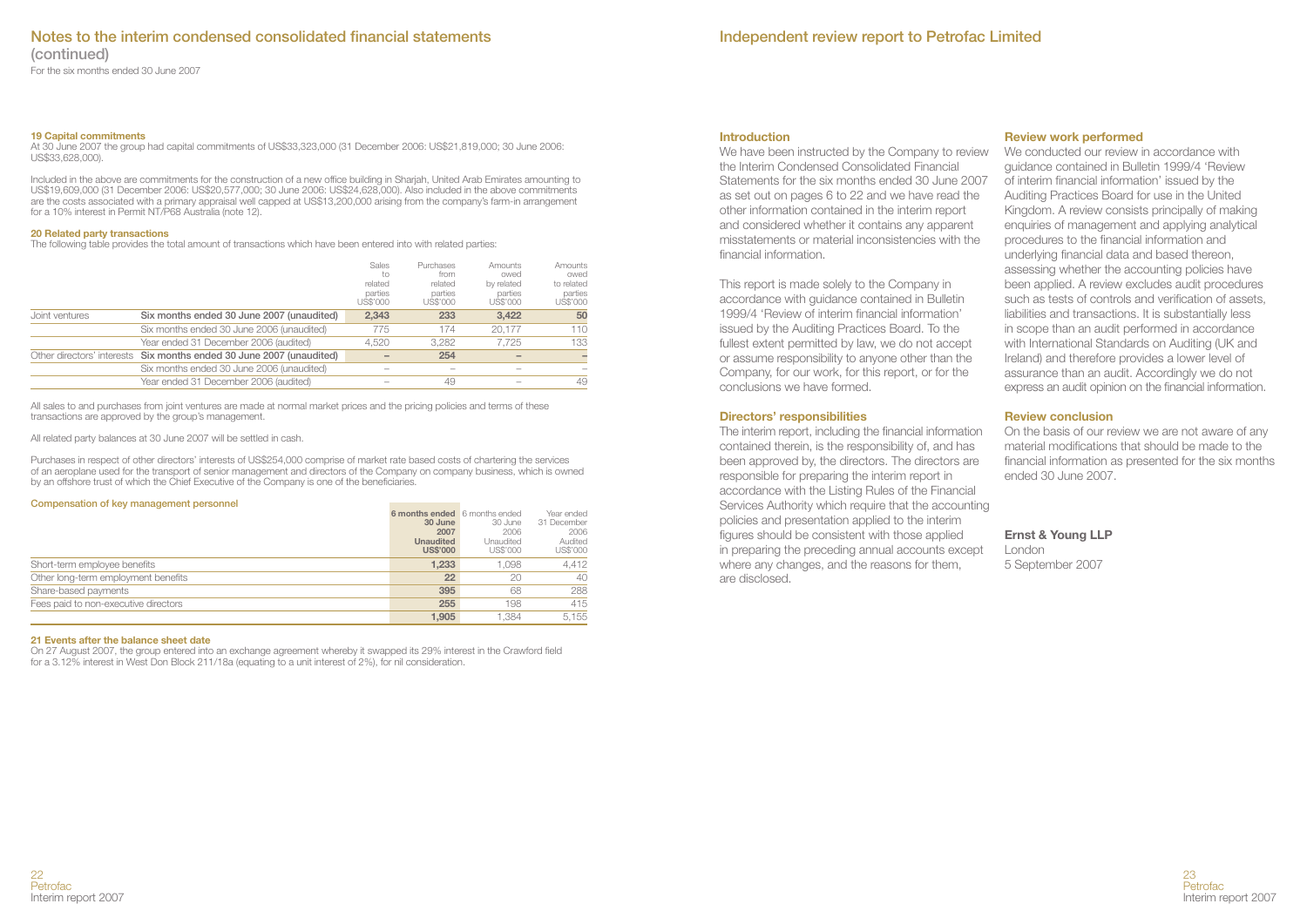Petrofac shares are traded on the London Stock Exchange using code 'PFC.L'.

#### **Registrar**

**Company Secretary and registered office**

Capita Registrars The Registry 34 Beckenham Road Beckenham Kent BR3 4TU

## **Legal advisers to the Company**

*As to English Law* Norton Rose LLP 3 More Place Riverside London SE1 2AQ

#### **Joint brokers**

Credit Suisse 1 Cabot Square London E14 4QJ

#### **Auditors**

Ernst & Young LLP 1 More London Place London SE1 2AF

## Ogier Corporate Services (Jersey) Limited

Whiteley Chambers Don Street St Helier Jersey JE4 9WG

*As to Jersey Law* Ogier Whiteley Chambers Don Street St Helier Jersey JE4 9WG

Lehman Brothers 25 Bank Street London E14 5LE

#### **Corporate and financial PR**

Bell Pottinger Corporate & Financial 6th Floor Holborn Gate 330 High Holborn London WC1V 7QD

#### **Financial calendar**

| 28 September 2007 | Interim dividend record date        |
|-------------------|-------------------------------------|
| 26 October 2007   | Interim dividend payment            |
| 31 December 2007  | 2007 financial year end             |
| 10 March 2008     | 2007 full year results announcement |

Dates correct at time of print, but subject to change

The group's investor relations website can be found through www.petrofac.com

Designed and produced by Conran Design Group & CGI +44 (0)20 7566 4566.

#### Photography by Sam Robinson.

Printed by the colourhouse on Revive 75 from the Robert Horne Group, which contains at least 75% recycled fibre and is produced at a mill that holds the ISO14001 certificate for environmental management. The pulp is bleached using a combination of Elemental Chlorine Free (ECF) and Totally Chlorine Free (TCF) methods, and Revive Uncoated, using 80% de-inked post consumer waste and 20% mill broke, all elemental chlorine free (ECF).